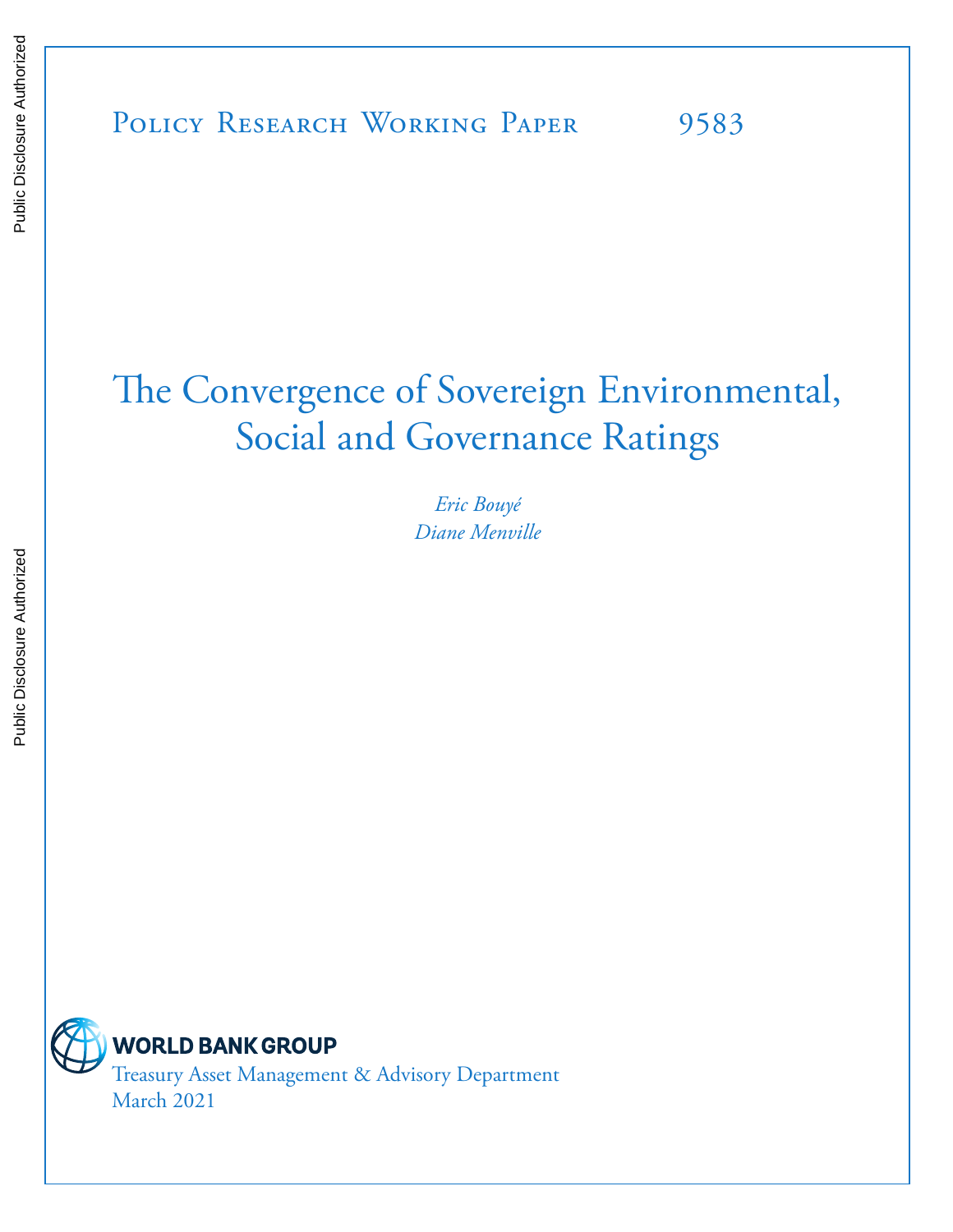#### **Abstract**

This paper studies sovereign environmental, social, and governance (ESG) ratings from the qualitative and quantitative angles. First, it introduces the landscape for sovereign ESG ratings. Second, it provides a comparison with the history of credit ratings, factoring in that ESG ratings are in an early development stage. Third, the paper reviews different actors, key issues, including taxonomy, models and data from different providers. The paper provides a qualitative assessment of the convergence of ratings among providers by introducing a factor attribution method, that maps all providers' ratings into a common taxonomy defined by

the United Nations-supported Principles for Responsible Investment (UNPRI). Then, a quantitative analysis of the convergence is performed by regressing the scores on variables from the World Bank sovereign ESG database. A noticeable contribution to the literature is a high level of explanatory power of these variables across all rating methodologies, with a R2 ranging between 0.78 and 0.98. An analysis of the importance of variables using a lasso regression exhibits the preponderance of the governance factor and the limited role of demographic shifts for all providers..

*The Policy Research Working Paper Series disseminates the findings of work in progress to encourage the exchange of ideas about development*  issues. An objective of the series is to get the findings out quickly, even if the presentations are less than fully polished. The papers carry the *names of the authors and should be cited accordingly. The findings, interpretations, and conclusions expressed in this paper are entirely those of the authors. They do not necessarily represent the views of the International Bank for Reconstruction and Development/World Bank and its affiliated organizations, or those of the Executive Directors of the World Bank or the governments they represent.*

This paper is a product of the Treasury Asset Management & Advisory Department. It is part of a larger effort by the World Bank to provide open access to its research and make a contribution to development policy discussions around the world. Policy Research Working Papers are also posted on the Web at http://www.worldbank.org/prwp. The authors may be contacted at ebouye@worldbank.org.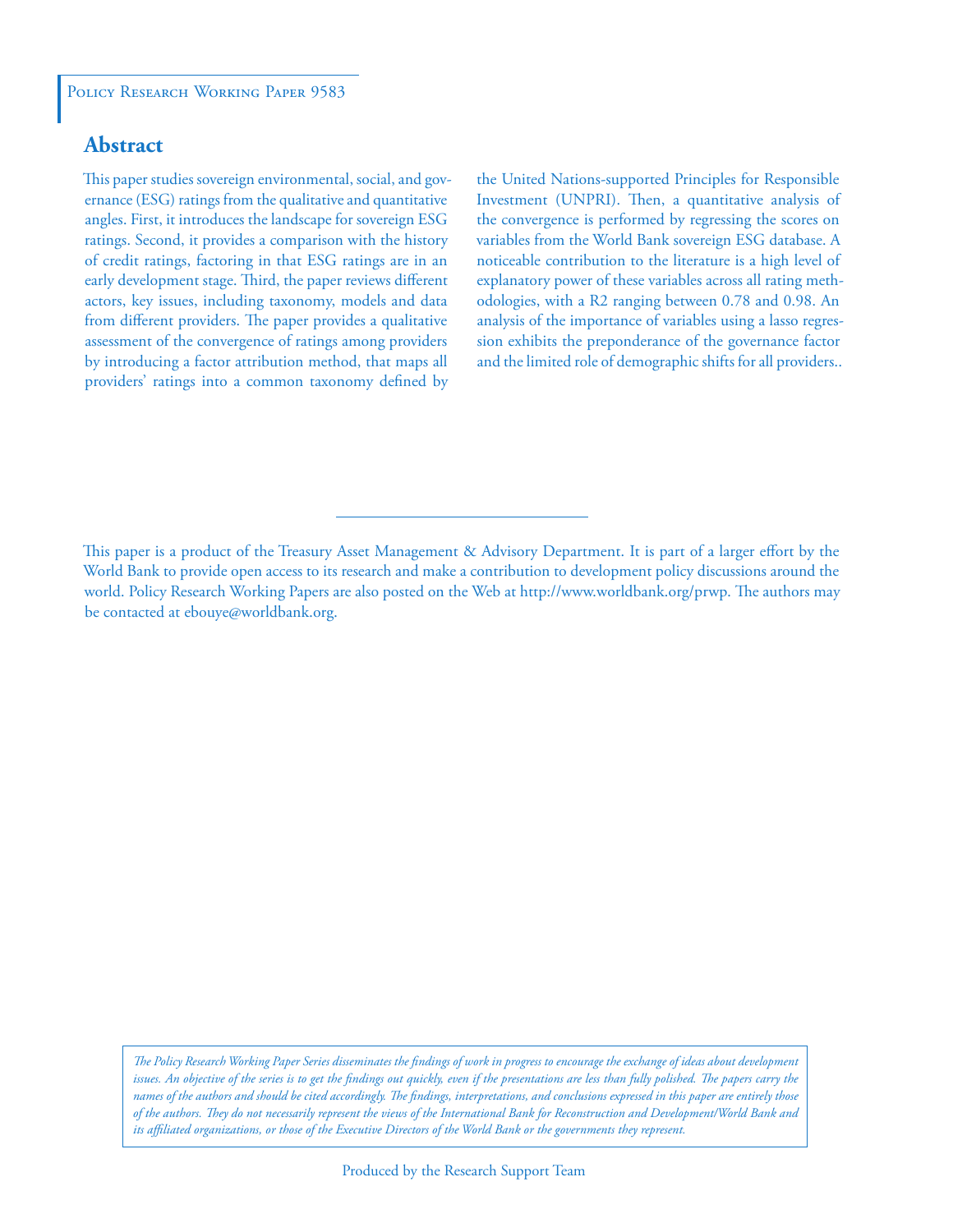# The Convergence of Sovereign Environmental, Social and Governance Ratings

Eric Bouvé<sup>a</sup> Diane Menville<sup>b</sup>

Keywords: ESG, sovereign bonds, ratings. JEL classification: M14, G23, G24.

<sup>∗</sup>For their comments and the data, we thank Sarah Gabler, Manna Neghassi and Wayne Seaton (Sustainalytics), Wendy Fernandez (MSCI), Shirley Zhang (FTSE Russell), Coziana Ciurea and Agnes Terestchenko (Vigeo-Eiris). This manuscript solely reflects the views of the authors, not necessarily the one of their employer. Diane Menville participated to the paper while working at the World Bank. We remain sole responsible for any mistake or error.

<sup>a</sup>World Bank. 1818 H Street, NW Washington, DC 20433, USA. e-mail: ebouye@worldbank.org.  $^b$  Scope SE & Co. KGaA. 23, Boulevard des Capucines, 75002 Paris. e-mail: d.menville@scopegroup.com.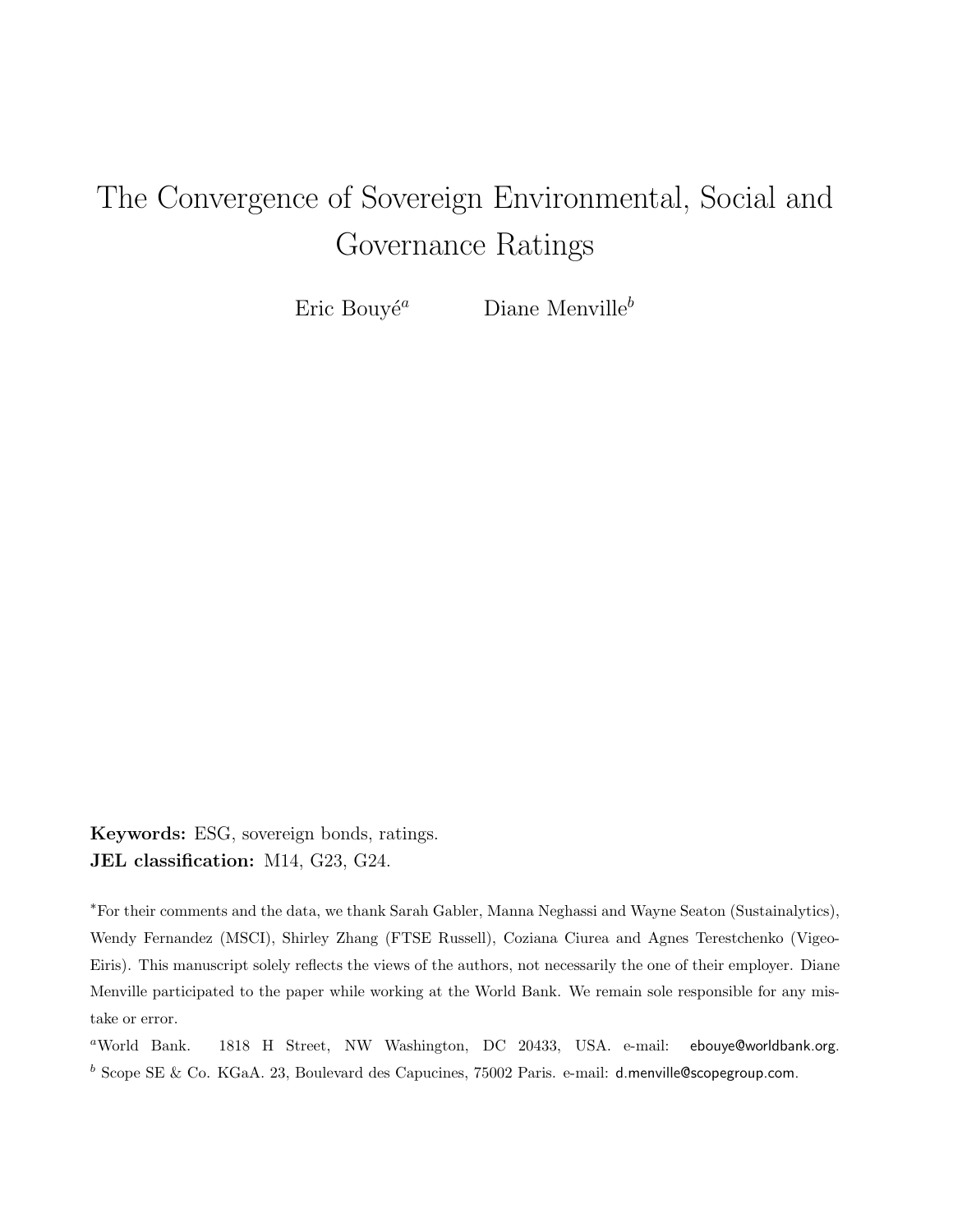# 1 Introduction

Environmental, social and governance (ESG) indicators are becoming more integrated into assessments of the risk exposure for sovereign and corporate entities, as a complement to standard financial indicators. The number of data providers has increased over the last decade, and each of them has been developing a proprietary methodology to provide ESG ratings to investors<sup>1</sup>. The standardization of data and methodologies has been an ongoing discussion among practitioners, either as a source of diversity or confusion (Berg, Kölbel and Rigobon, 2019).

Financial markets and investors have been accustomed to the use of credit ratings that conveniently summarize the impact of all financial information (and governance to some extent) in one score reflecting the probability of default. However, ESG factors have an impact at both macroeconomic (Nordhaus, 1977) and microeconomic levels, especially during times of crisis (Lins and Servaes, 2017; Dietz, Gollier and Kessler, 2018). In response to the growing appetite of the financial sector for sovereign ESG ratings, the data source, the taxonomy and models have been evolving, as demonstrated by the recent change in their sovereign models by leading ESG data providers (e.g. MSCI from 2016 to 2019, and Sustainalytics in 2019). Whether these changes have led to a larger consensus among ratings is still an open question. The level of correlations between ESG scores for corporates has been demonstrated to be low, probably between 0.4 and 0.6 (Bender *et al*, 2018; Berg, Kölbel and Rigobon, 2019), however should we expect higher correlation for sovereign ESG scores due to closer methodologies among providers? Moreover, due to the specific nature of governments, it is reasonable to assess the link between credit ratings (probability of default) and ESG ratings.

The development of credit rating agencies and scores during the last century provides an interesting comparison. The convergence of credit ratings has been supported by regulation, industry investments in applied research and the development of standardized data. The recent acquisition of ESG specialized firms by major rating agencies has sent a strong signal from the financial industry in terms of willingness to invest resources and capital – e.g. Beyond Ratings by London Stock Exchange Group (LSEG) in 2019, and Vigeo Eiris by Moody's in

<sup>&</sup>lt;sup>1</sup>At the same time, there has been a growing interest in 'ESG' and 'ESG rating' as indicated by Google trends (see Appendix A.2).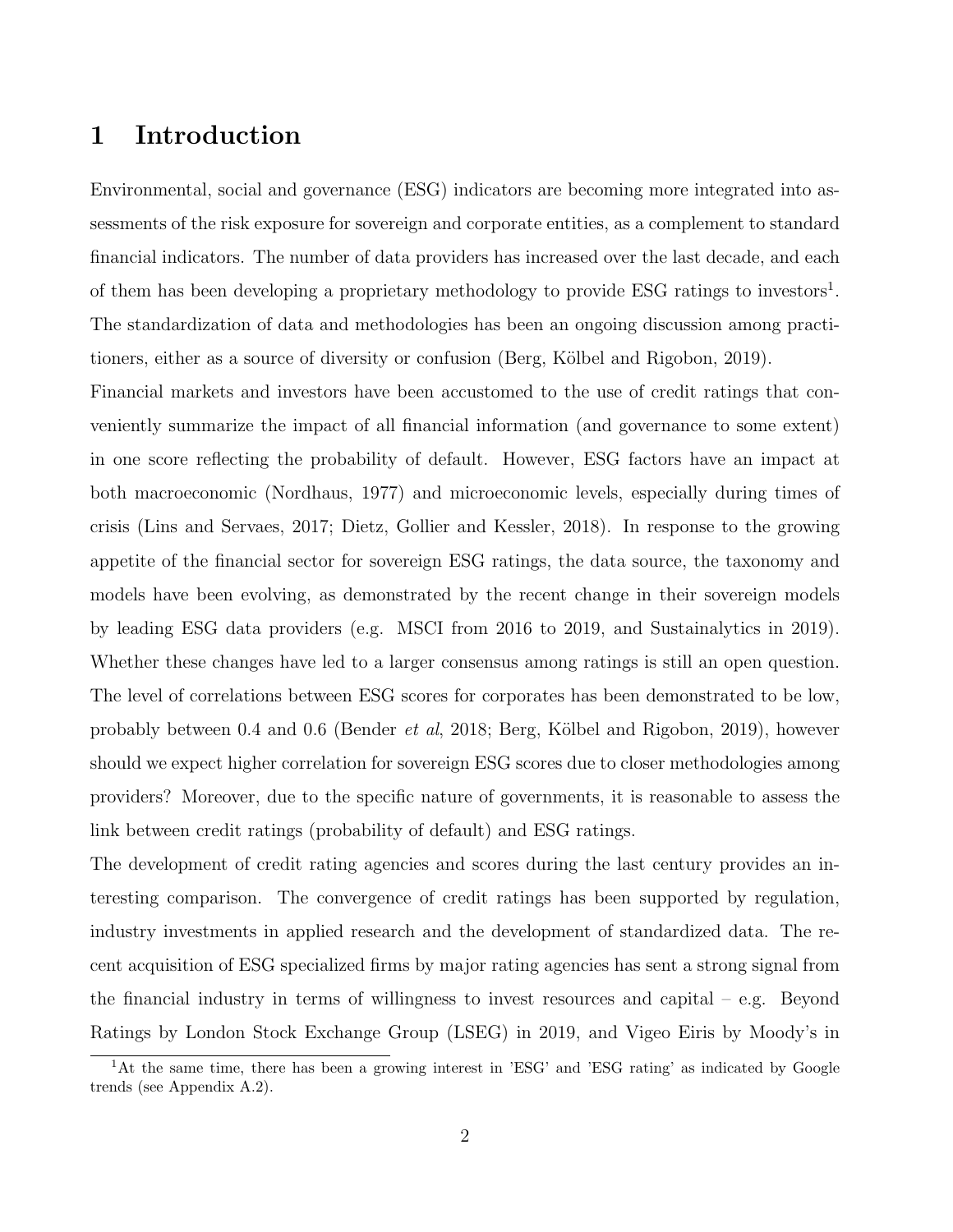2019. One can legitimately ask if the ESG rating industry will follow a similar path as the credit rating one and if ESG rating scores will become mainstream. Regulation may play a similar role as it did for credit, noting that initiatives from supervising entities have started but without legal enforcement at this stage (NGFS, 2019; BIS, 2020).

The next section provides a comparison with the history of credit ratings, factoring in that ESG ratings are in an early development stage. The third section reviews sovereign ESG rating characteristics from different providers (MSCI, Sustainalytics, Beyond Ratings, RepRisk), and identifies the possible sources of discrepancies between ratings. Specifically, scores could diverge because of differences in scope, taxonomy, peer groups, or indicators. Then, we study the quantitative convergence using the World Bank sovereign ESG database. The understanding of discrepancies and bias is key for investors to ensure that the chosen ratings are aligned with their 'ethical' utility function. The fourth section concludes.

## 2 Credit versus ESG rating: An historical perspective

Credit rating agencies play an important economic role: they support the debt market in providing reliable information about the risks of default of an issuer or a type of debt. The perceived risk determines the yield of the financial instrument, and the ratings participate in this pricing mechanism. Do ESG ratings play a similar role? Calling them 'ratings' may imply that ESG scores could be complementary in assessing both financial and non-financial risks. Interestingly, ESG ratings may be combined with credit ratings to measure sovereign risk exposure and viability of the debt.

In this context, a review of the characteristics of credit rating activity could be useful to define a path for responsible investing scoring. The history of credit agencies started in the early 1900s and went through many steps before becoming mainstream and central for financial markets. As of today, the global credit rating industry is highly concentrated, with three agencies  $-$  S&P Global Ratings, Moody's Investor Service and Fitch Ratings – controlling nearly the entire market. For example, the European Securities and Markets Authority (ESMA) indicates that the three largest credit rating agencies (CRA) account for 92.1% of the European Union (EU)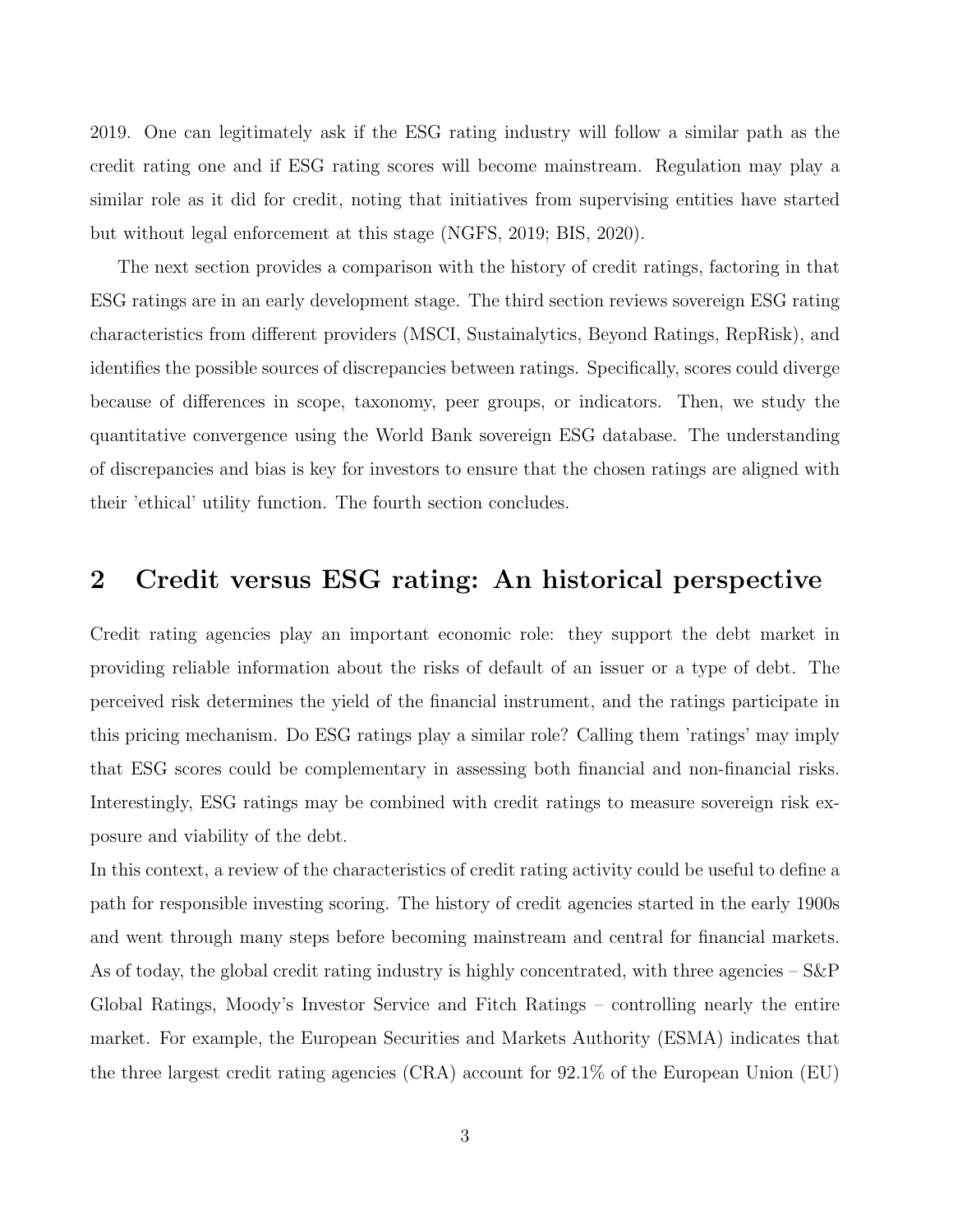market (ESMA, Market Share Calculation 2019).

The beginning of the century has been characterized by an increase of the regulatory pressure e.g. EU directives, such as the Capital Requirements Directive of 2006, Credit Rating Agency Reform Act of 2006, and the 2008 global financial crisis. However, even before regulatory changes that have been impacting CRA, their business practices and their disclosure requirements, they were already largely used by the financial markets. In a similar way, ESG rating agencies could take a central role in financial markets even before significant regulatory changes.

Four dimensions can be used to compare credit and ESG indicators: (i) the level of discrepancy between scores or ratings, (ii) the methodology and associated bias, (iii) the facility to replicate indicators and their sensitivity to business cycles, and (iv) the existence of an asset pricing factor e.g. credit or ESG factors. The literature on these topics has been extensive for credit ratings (Powell, 2013).

Firstly, one of the most common critics regarding ESG ratings is their lack of convergence. However, the earlier stages of development of CRA exhibit differences. For example, while the correlation is quite high between sovereign ratings, the top three credit agencies were in disagreement about 50% of the time for a 10-year historical analysis (Powell and Martinez, 2008), even if the difference is usually limited to one notch. Moreover, convergence has been evolving through time. We analyzed cross-sectional and time-series correlation between the top three CRA using annual data from 1949 to 2019 for 163 countries (Table 1). The average crosssectional correlations are higher than the average time-series correlations over the full period. The average cross-countries correlation of Fitch with Moody's and S&P are significantly higher than the one between Moody's and S&P. Given that Fitch data are only available since 1994, it would tend to support that the correlation was lower at the beginning of the sample and higher after 1994 (Figure 1). A closer look at the correlation between Moody's and S&P before 1994 exhibits a structural break in 1983, that could reflect both a significant discrepancy and the impact of having a small number of countries rated (Figure 2). Moreover, time-series correlation over the full period is high (about 80%) but does not demonstrate a full convergence. We obtain similar results if we look at the ratings of the first six countries rated by two agencies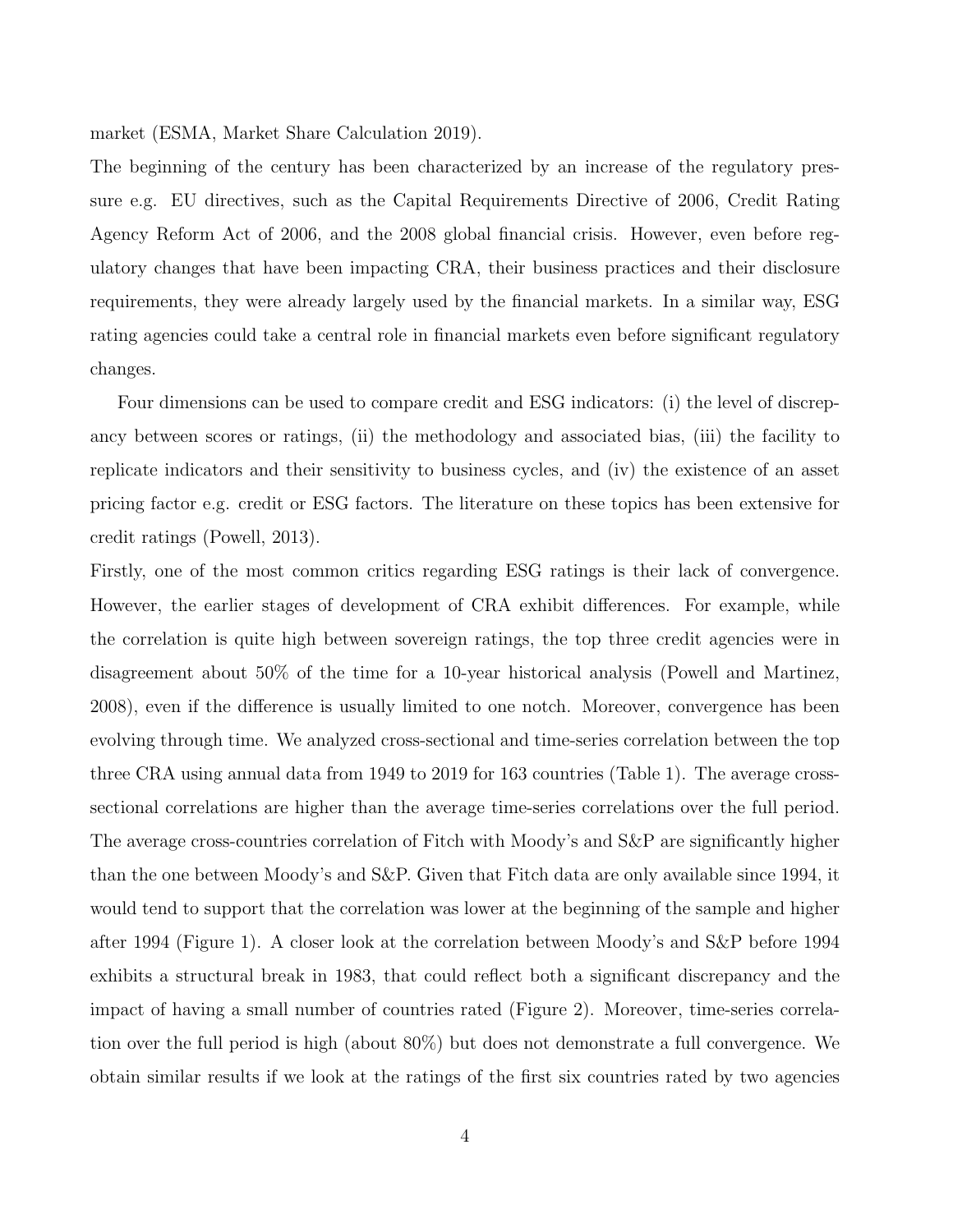

Figure 1: Cross-sectional (countries) correlations between CRA for sovereign ratings for the period 1994-2019. Source: tradingeconomics.com.



Figure 2: Cross-sectional (countries) correlations between CRA for sovereign ratings for the period 1978-1993. Source: tradingeconomics.com.

(Appendix A.2).

Table 1: Average cross-sectional and time-series correlations for sovereign ratings between the top three CRA. Annual data, end of year, from 1949 to 2020 for 163 countries. Source: tradingeconomics.com.

| Correlations  | Cross-sectional Time-series |        |
|---------------|-----------------------------|--------|
| Fitch-Moody's | 98.1\%                      | 79.0%  |
| Fitch-S&P     | 98.6%                       | 80.4\% |
| S&P-Moody's   | 81.9%                       | 83.8%  |

From history, we observe a convergence between credit ratings that took time and regulation has not been the main driver. Reducing the differences between ESG rating providers may not be an objective *per se* as they may have complementary approaches depending on their respective modelling choices.

Secondly, credit rating agencies have different models to come up with a sovereign rating. For example, Moody's has a scorecard model, while Fitch developed a proprietary sovereign model with a qualitative overlay. However, their calibration leads to similar results because they all measure credit risk either through probability of default, loss given default or both. On the contrary, ESG ratings may have different objectives: some measure long-term sustainability impact, but some others assess short-term risks. These objectives lead to different definitions of materiality and to different models, including the weights chosen to aggregate the E, S, and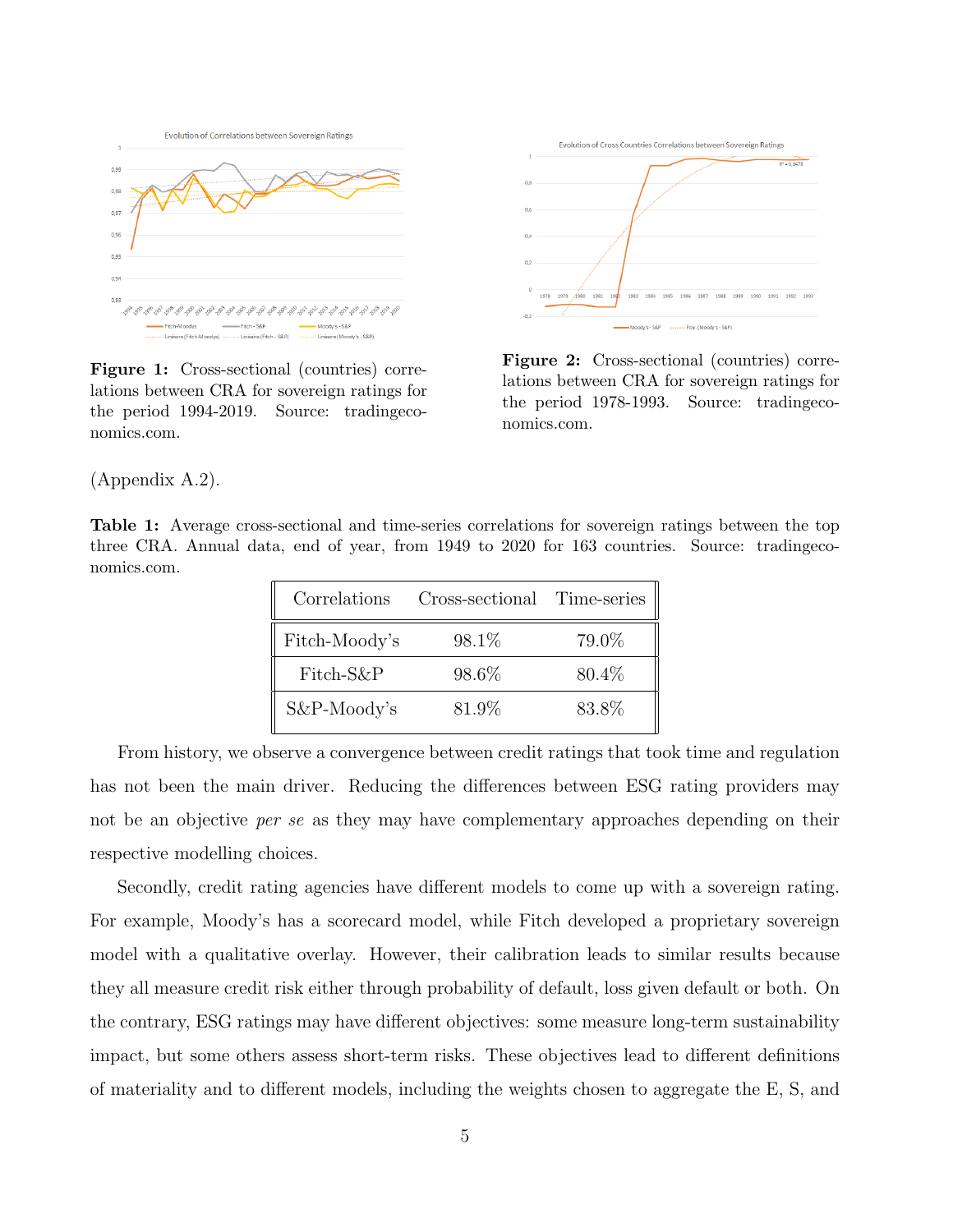G sub-scores and the overall ESG score. For example, the degree of development of a country, its regulations and other economic factors may influence the weighting scheme. Moreover, ESG ratings could also suffer from scoring bias, by taking into account ratings from other providers, or from the previous years leading to a momentum or stickiness effect.

Thirdly, can ESG ratings be easily replicated with a limited number of factors and are they sensitive to business cycles? Credit ratings are explained by a limited number of factors including per capita income, GDP growth, inflation, external debt, level of economic development, and default history (Cantor and Packer, 1996; Powell and Martinez, 2008). A direct implication is the sensitivity of credit ratings to business cycles. Then, the same question applies to ESG ratings, as social risks, for example, are correlated to economic cycles. ESG ratings have to integrate different factors across three distinct characteristics and time horizons into one overall score. Even if some variables can be objectively measured such as carbon emissions, the choice of other ESG factors is more subjective. The definition of social and governance risks, and environmental to some extent, is large and can be difficult to summarize in a small number of indicators. Also ESG data have still not reached the level of standardization of financial data. For example, 46% of institutional investors found the social part to be the most difficult to analyse and embed in their strategies (BNP Paribas Securities Services, 2019).

Fourthly, what is the impact of ESG factors on asset returns and the perceived risk by investors? This has been a topic of debate for the last decade with an extensive literature and opposite conclusions. Some authors find that carbon emissions change may have a positive and significant effect on firms' stock returns (e.g. Bolton and Kacperczyk, 2019), while some others indicate that strategies that lowered carbon emissions more aggressively performed better (e.g. Cheema-Fox et al, 2019). However, the robustness of results related to pricing factors in general is a challenging and still open topic (Hou, Xue and Zhang, 2019). Finally, to bridge the gap between credit and ESG, few recent studies analyze the relationship between credit default swaps (CDS) and ESG sovereign ratings and the results are mixed. For emerging and frontier markets, Renaissance Capital find a zero correlation between CDS and their internal per capita adjusted ESG score (Robertson and Lopez, 2018). Hermes Investment Management and Beyond Ratings develop a joint study for 59 countries between 2009 and 2018 concluding that countries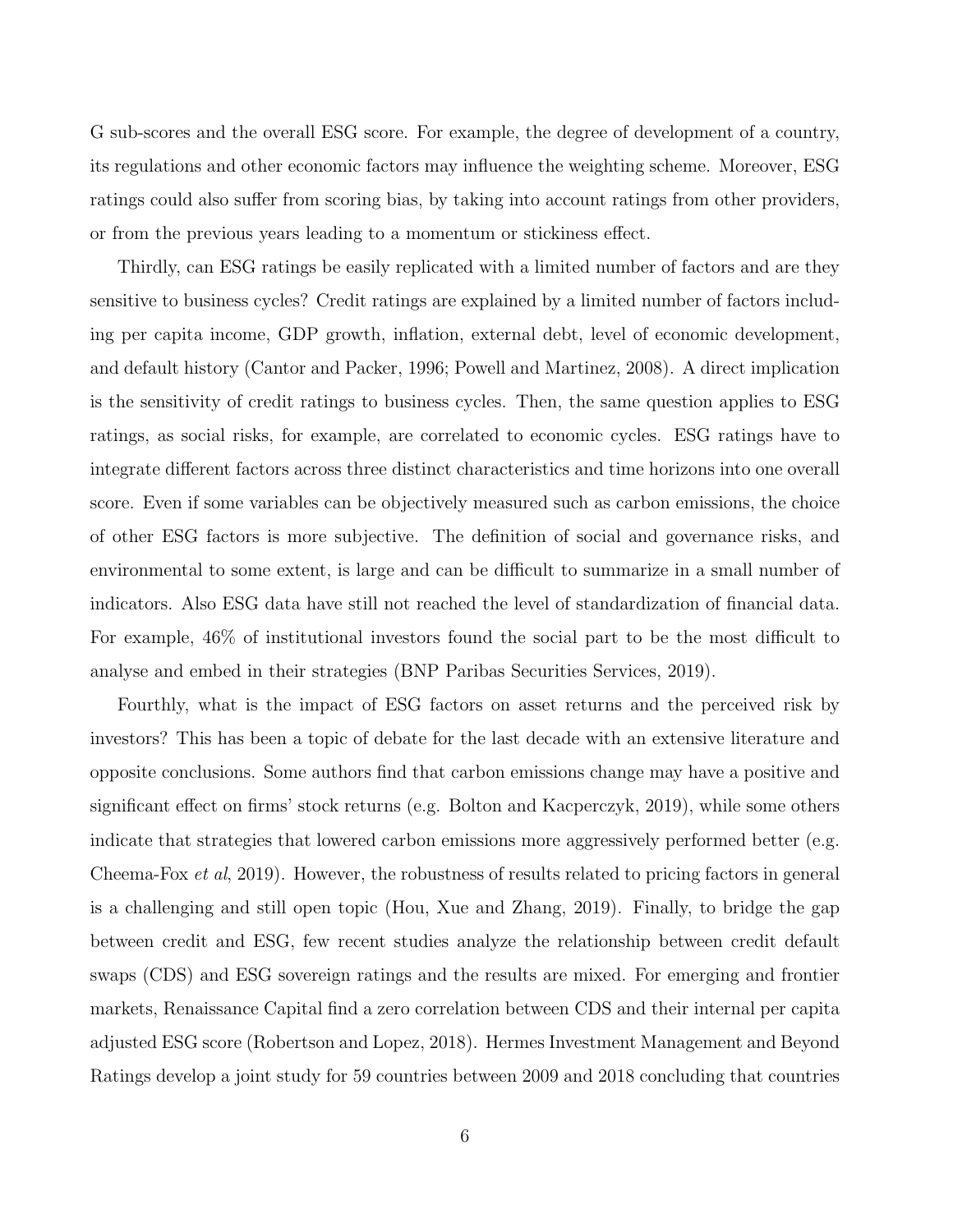with the best ESG scores tend to have the lowest CDS spreads and vice versa (Reznick *et* al, 2019). Interestingly, companies with the highest number of controversies in some sectors (Information Technology, Industrials, Materials) show a positive relationship between their CDS spread and ESG ratings (Landry, Castillo-Lazaro and Lee, 2017). Additionally, although the authors find no relationship between ESG scores and the severity of the controversy, higher E, S, and G scores are negatively correlated with the frequency of E, S, and G controversies. Our paper provides new insights by examining the relationship between CDS spread and ratings across four leading ESG score providers.

# 3 Discrepancies and convergence of ESG data

The number of ESG ratings providers has been increasing. Some actors seem to have taken the lead, new comers have an increasing popularity, while some acquisitions have also impacted the trend. We observe three groups:

- The big players: all major rating agencies have either acquired or launched an ESG data activity and many major financial players have positioned themselves on ESG e.g. S&Ps, Moody's, Bloomberg, FTSE Russell, MSCI, Thomson Reuters, Morningstar.
- The ESG specialists: data providers focusing solely on ESG research, ratings, and analysis e.g. RepRisk, Arabesque, Covalence, CSRHub, Ethos, Inrate, RobecoSAM, Oekom research, Vigeo Eiris, Sustainalytics.
- The ESG specialists with focus: data providers that focus on one or more aspects of ESG, but not all three e.g. Carbon Disclosure Project (CDP) for climate change and water, Trucost for environmental risks, ISS for governance.

All providers acquire a large quantity of data to cover the several dimensions of an ESG rating. The core data for sovereigns are usually sourced from both public and private databases, including international institutions e.g. the World Bank<sup>2</sup>, the International Monetary Fund,

<sup>&</sup>lt;sup>2</sup>The World Bank launched a Sovereign ESG Data Portal in October 2019: a free, open and easy to use online platform that provides users with sovereign-level environmental, social and governance (ESG) data http://datatopics.worldbank.org/esg/.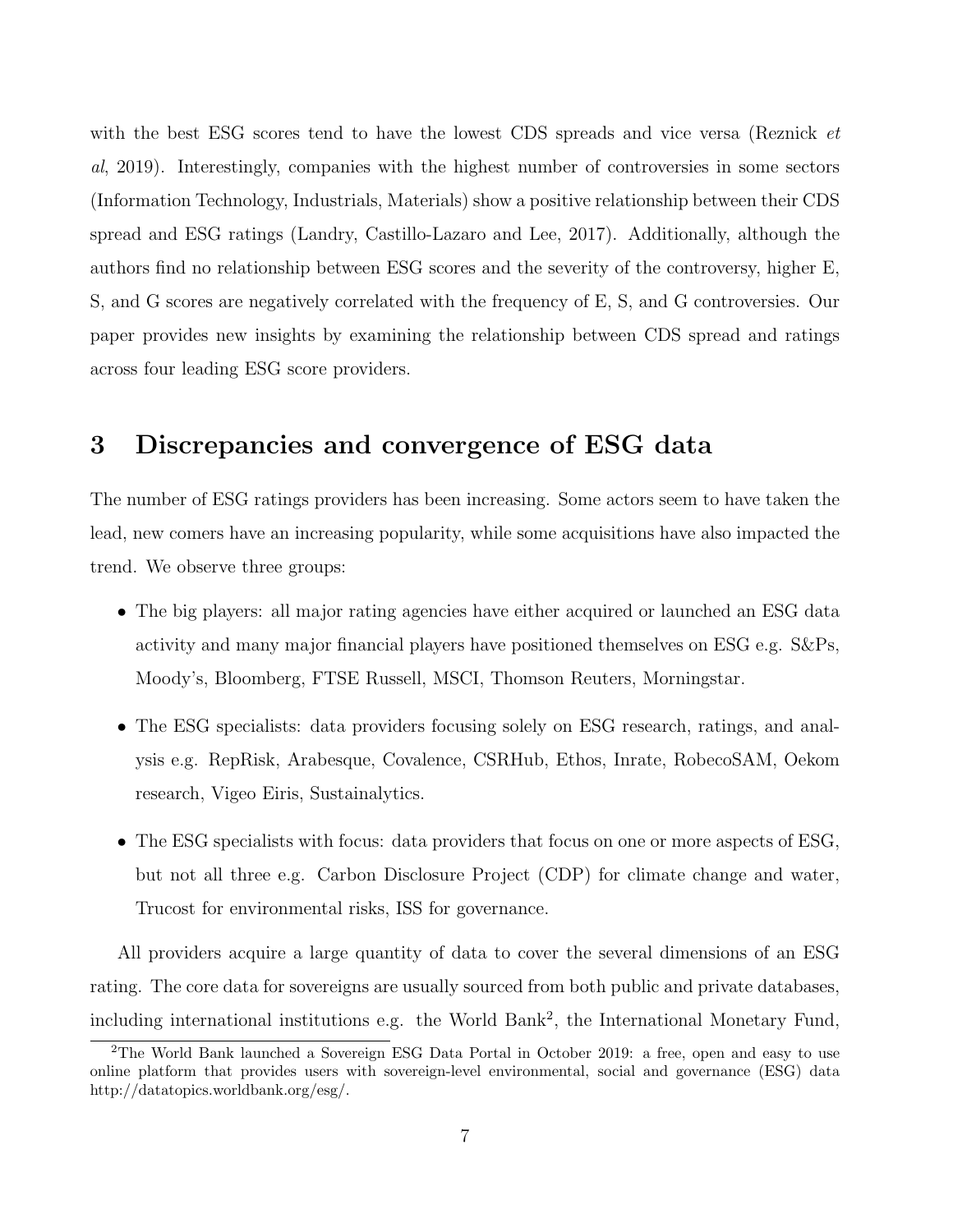

Figure 3: Popularity of the 5 ESG rating providers used for the analysis: MSCI, Sustainalytics, FTSE/Beyond Ratings, Vigeo-Eiris and RepRisk.

the World Health Organization, the Food and Agriculture Organization, etc. Sovereign data generally come from more robust and standardized sources than corporates. Most providers have leveraged on big data and machine learning tools.

#### 3.1 Data set and taxonomy

Our qualitative analysis includes MSCI, Sustainalytics, FTSE/Beyond Ratings, Vigeo-Eiris and RepRisk<sup>3</sup>. Using Google trends on a set of five ESG rating providers, we could observe changes in popularity (Figure 3). The characteristics of our dataset are summarized in Table 2.

<sup>3</sup>RobecoSAM was not able to participate since S&P Global was finalizing the acquisition of the SAM ESG Ratings and ESG Benchmarking Business at the time of the analysis.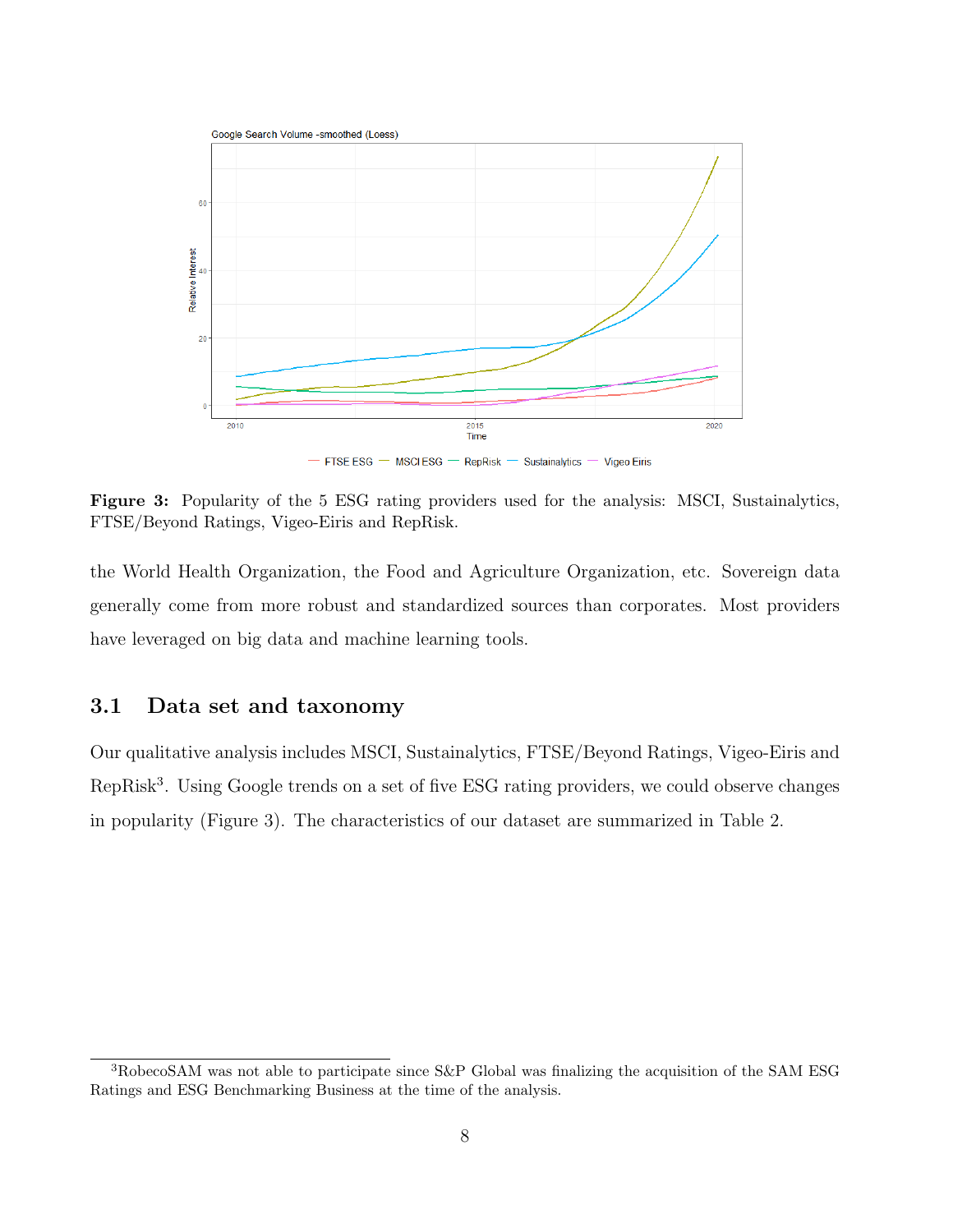|                 | <b>MSCI</b>     | Sustainalytics Beyond    |                                   | RepRisk                           | Vigeo-Eiris     | RobecoSAM                      |
|-----------------|-----------------|--------------------------|-----------------------------------|-----------------------------------|-----------------|--------------------------------|
|                 |                 |                          | Ratings                           |                                   |                 |                                |
| Name of prod-   | ESG Gov-        | Country                  | Sovereign                         | RepRisk                           | Sovereign       | Country                        |
| uct             | ernment         | Risk Rating              | Risk Moni-                        | Index                             | Sustainabil-    | Sustain-                       |
|                 | Rating          |                          | tors                              | (RRI)                             | ity Rating      | ability                        |
|                 |                 |                          |                                   |                                   |                 | Score                          |
| Included in our | Yes             | Yes                      | Yes                               | Yes                               | N <sub>o</sub>  | No                             |
| analysis        |                 |                          |                                   |                                   |                 |                                |
| Number<br>of    | 243             | 170                      | 145                               | 243                               | 180             | 65                             |
| countries       |                 |                          |                                   |                                   |                 |                                |
| and/or<br>Local |                 |                          |                                   |                                   |                 |                                |
| Authorities     |                 |                          |                                   |                                   |                 |                                |
| Datapoints      | $4000+$         | $8000+$                  | $11,400*$                         | 80,000                            | 172             |                                |
|                 |                 |                          |                                   | sources                           |                 |                                |
| Available       | 27              | $32\,$<br>(and<br>$10\,$ | $34\,$                            | 1 score $(28)$                    | subdo-<br>17    | 17                             |
| granularity     |                 | events)                  |                                   | issues)                           | (56)<br>mains   |                                |
| themes<br>pro-  |                 |                          |                                   |                                   | criteria)       |                                |
| vided for our   |                 |                          |                                   |                                   |                 |                                |
| analysis        |                 |                          |                                   |                                   |                 |                                |
| Existence of E, | 6 Manage-       | and<br>yes               | yes and 4                         | (not<br>yes                       | yes             | yes                            |
| S and G scores  | ment<br>and     | country                  | financial                         | included                          |                 |                                |
|                 | Exposure        | wealth scores            | ones                              | the<br>in                         |                 |                                |
|                 | subscores       |                          |                                   | analysis)                         |                 |                                |
| $E$ , S and G   | $25\% - 25\% -$ | $15\% - 35\% -$          | $30\% - 30\% -$                   | $\operatorname{na}$               | $33\% - 33\% -$ | 15%-25%-                       |
| scores weights  | $50\%$          | $50\%$                   | $40\%$                            |                                   | $33\%$          | $60\%$                         |
| Output scale    | AAA             | $100$ (lowest)           | $0$ (lowest)                      | $0$ (lowest)                      | $0$ (lowest) to | $(\text{low-}$<br>$\mathbf{1}$ |
|                 | (highest)       | to $0$                   | $100\,$<br>$\mathop{\mathrm{to}}$ | 100<br>$\mathop{\rm to}\nolimits$ | $100$ (highest) | $est)$ to 10                   |
|                 | CCC<br>to       |                          | (highest)                         | (highest)                         |                 | (highest)                      |
|                 | (lowest)        |                          |                                   |                                   |                 |                                |

Table 2: Characteristics of ESG rating providers.

∗ (78 indicators x 146 countries x 80 quarters)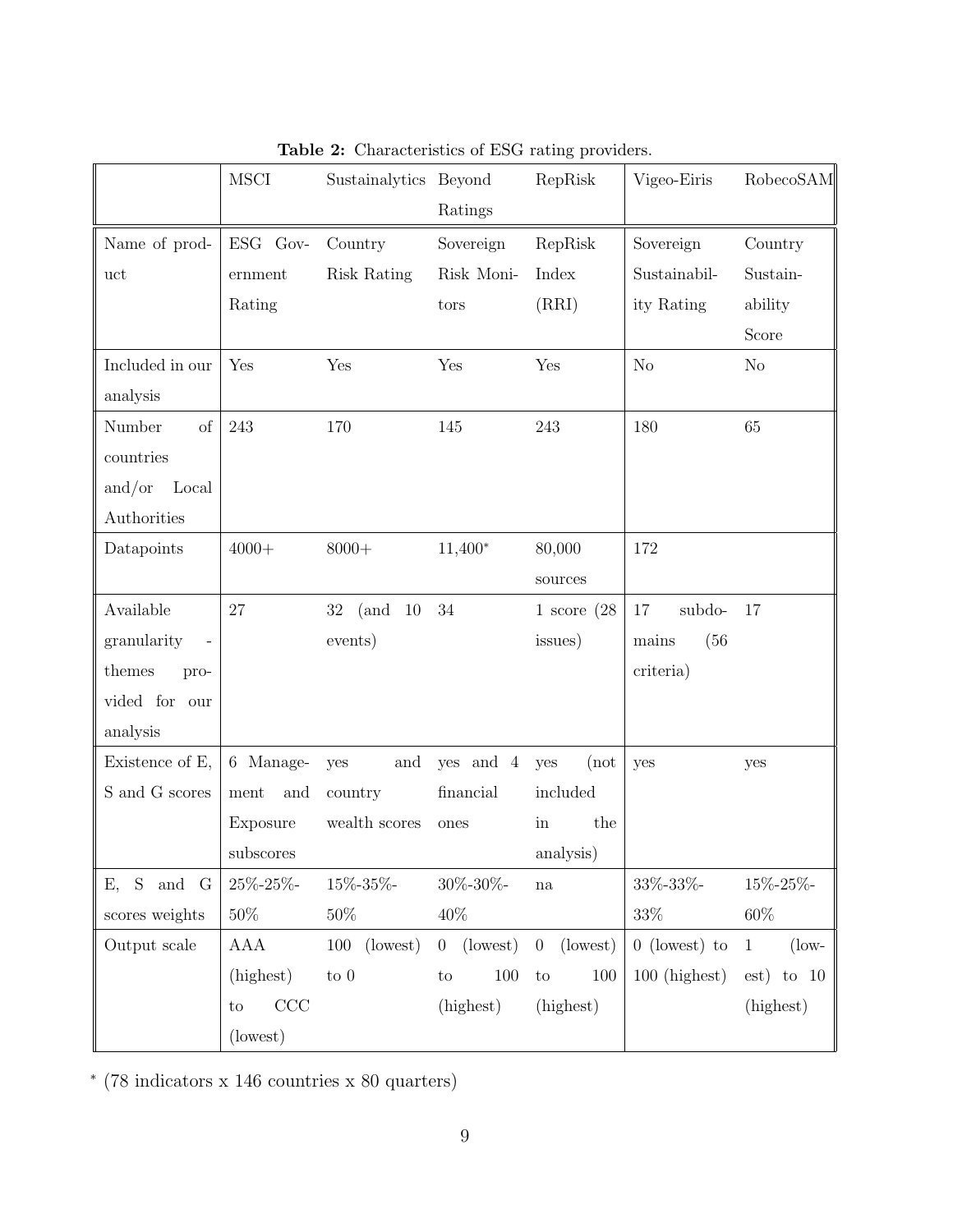For the qualitative assessment of the five ESG rating providers, we used both public and private data, and contacted them to confirm our understanding using a questionnaire listing six characteristics identified during the process of comparison: the source of data (questionnaire or public data), the type of analysis (quantitative or qualitative), the objective of the rating (risk exposure or impact), the aggregation methodology (equally weighted, materiality based e.g. SASB<sup>4</sup>, model based), the inclusion of controversies, and the type of output (absolute or relative) – see Appendix A.4. The results are summarized<sup>5,6</sup> in Table 3.

The intersection of the four providers used for the quantitative analysis contains 139 countries for 2017. Figure 4 represents the set of rated countries or local authorities for each provider.



Figure 4: Number of ratings available by countries or local authorities (2017 data).

<sup>4</sup>The Sustainability Accounting Standards Board (SASB) has developed a set of 77 industry standards that were published in November 2018.

<sup>&</sup>lt;sup>5</sup>Vigeo-Eiris provided some feedback for the qualitative review but due to time constraints, we were not able to use their ratings.

<sup>6</sup>The financial data were not included in our questionnaire, added afterwards.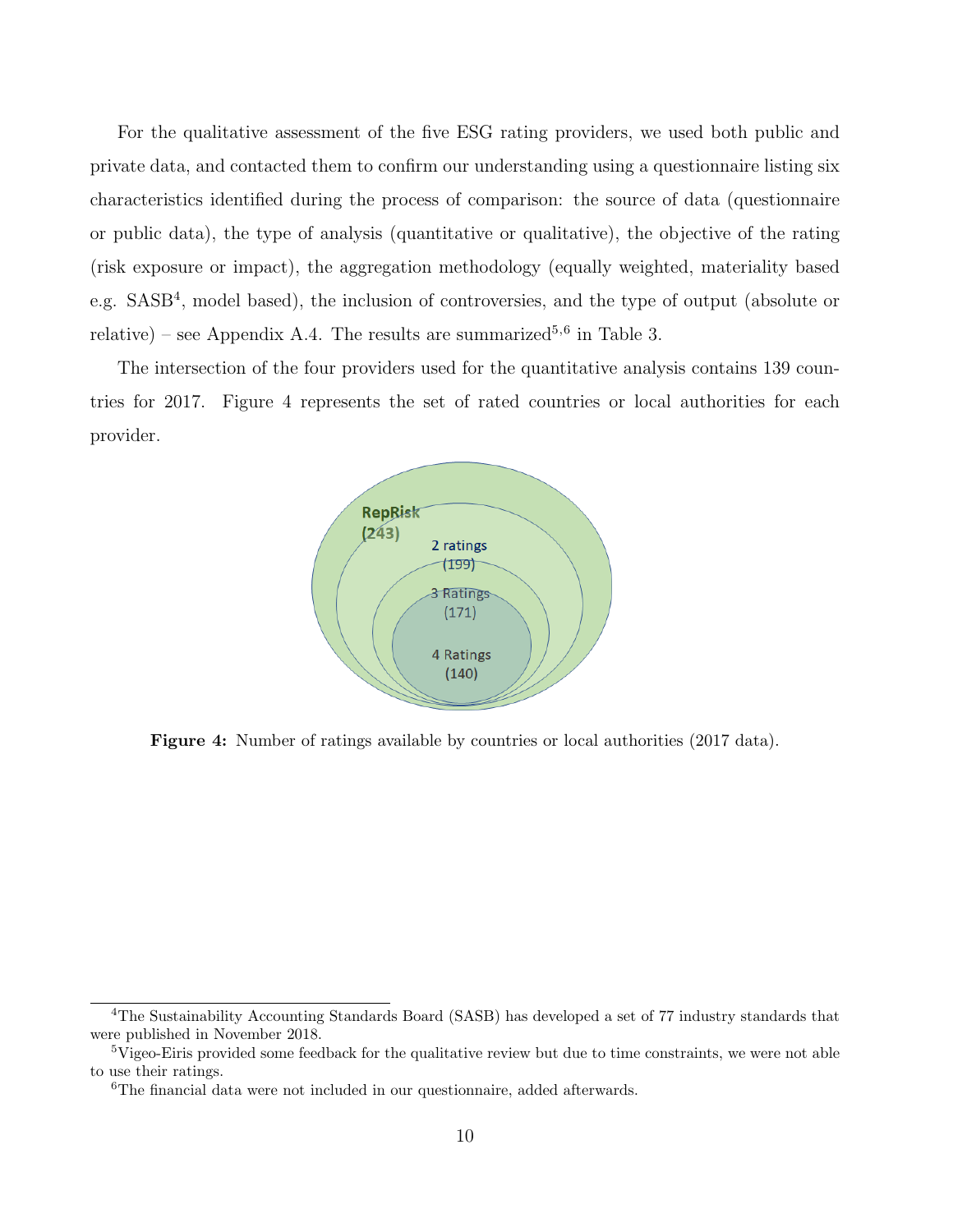|               |                           | <b>NSCI</b>        | $S$ ustainalytics                                                                     | Vigeo-Eiris              | RepRisk                                                                               | $FTSE - BR$                                                                           |
|---------------|---------------------------|--------------------|---------------------------------------------------------------------------------------|--------------------------|---------------------------------------------------------------------------------------|---------------------------------------------------------------------------------------|
| Product Name  |                           | <b>ESG</b>         | Country                                                                               | Sovereign                | RepRisk                                                                               | Sovereign                                                                             |
|               |                           | Govern-            | Risk Rating                                                                           | $S$ ustain-              | Index                                                                                 | $\mathrm{Risk}$                                                                       |
|               |                           | ment               |                                                                                       | $\it ability$            |                                                                                       | Monitor                                                                               |
|               |                           | Rating             |                                                                                       | Rating                   |                                                                                       |                                                                                       |
| Data          | Questionnaires            |                    |                                                                                       | ×                        |                                                                                       |                                                                                       |
| Source        | Public Data               | $\mathsf{X}$       | $\mathsf{X}% _{T}=\mathsf{X}_{T}\!\left( a,b\right) ,\ \mathsf{X}_{T}=\mathsf{X}_{T}$ |                          | $\mathsf{X}$                                                                          | $x$ (+private)                                                                        |
| Type of       | $\label{eq:quantization}$ |                    |                                                                                       |                          | $\mathsf{X}$                                                                          | $\mathsf{X}% _{0}$                                                                    |
| analysis      | Qualitative               | $\mathsf{X}% _{0}$ | $\mathsf{X}% _{0}$                                                                    | ×                        |                                                                                       |                                                                                       |
| Objective     | Risk                      | ×                  | X                                                                                     |                          | ×                                                                                     | $\mathsf{X}% _{T}=\mathsf{X}_{T}\!\left( a,b\right) ,\ \mathsf{X}_{T}=\mathsf{X}_{T}$ |
|               | Impact                    |                    |                                                                                       | $\boldsymbol{x}$ (perf.) |                                                                                       |                                                                                       |
| Aggregation   | Fixed/Equally             | $\times$           |                                                                                       |                          |                                                                                       |                                                                                       |
| $\sigma$      | Weighted                  |                    |                                                                                       |                          |                                                                                       |                                                                                       |
| indicators    | $stan-$<br>Materiality    |                    | $\times$                                                                              |                          |                                                                                       |                                                                                       |
|               | $\mathrm{d}\mathrm{ard}$  |                    |                                                                                       |                          |                                                                                       |                                                                                       |
|               | Model Weights             |                    |                                                                                       | $\times$                 | $\times$                                                                              | $\mathsf{X}$                                                                          |
|               | included                  |                    | ×                                                                                     |                          | $\mathsf{X}% _{T}=\mathsf{X}_{T}\!\left( a,b\right) ,\ \mathsf{X}_{T}=\mathsf{X}_{T}$ |                                                                                       |
| Controversies | not included              | ×                  |                                                                                       | X                        |                                                                                       | X                                                                                     |
| Financial     | included                  | ×                  | X                                                                                     |                          |                                                                                       | $\mathsf{X}% _{T}=\mathsf{X}_{T}\!\left( a,b\right) ,\ \mathsf{X}_{T}=\mathsf{X}_{T}$ |
| Data          | not included              |                    |                                                                                       | X                        | $\mathsf{X}$                                                                          |                                                                                       |
| Output        | Absolute Rating           |                    | $\mathsf{X}$                                                                          | X                        | X                                                                                     | $\mathsf{X}$                                                                          |
|               | Relative Rating           | X                  |                                                                                       | X                        |                                                                                       |                                                                                       |

| l<br>ļ<br>)                     |
|---------------------------------|
| くくり                             |
| Í                               |
| Ì<br>֚֡֕֡<br>$\frac{1}{2}$<br>j |
| ;                               |
| $\frac{1}{2}$                   |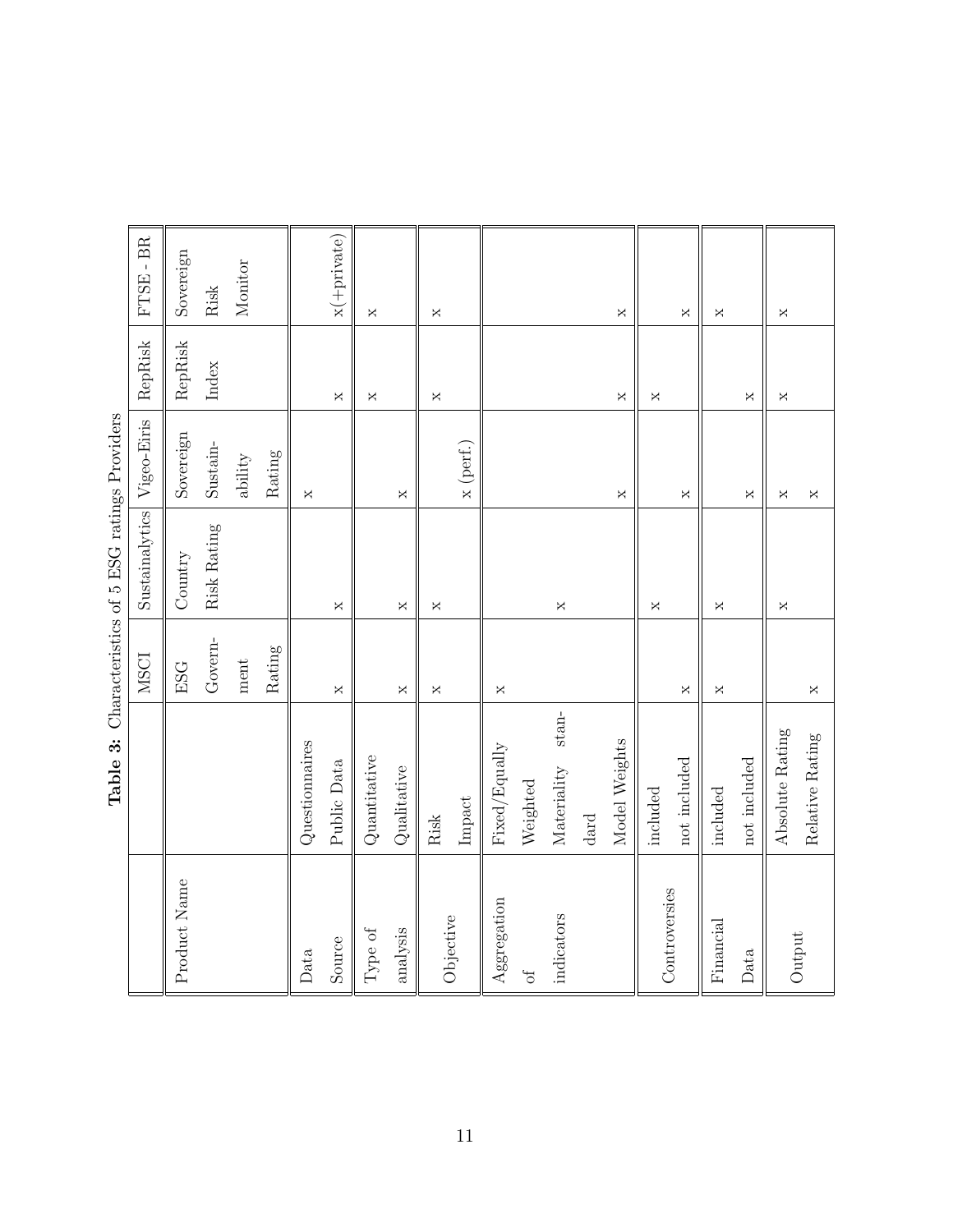The cross-sectional correlations have been estimated between the four selected providers (Table 4). The correlations have been computed using normalized data ('z-scored'). The first key difference with corporate ratings is the high level of correlation, ranging from 0.72 between RepRisk and MSCI to 0.95 between Beyond Ratings and Sustainalytics. RepRisk has the lowest correlation with other providers, probably due to its specific approach. A first conclusion is that sovereigns exhibit significantly higher correlated ESG ratings than corporates.

| Cross-sectional (coun- MSCI |      | SustainalyticsBeyond |         | RepRisk |
|-----------------------------|------|----------------------|---------|---------|
| tries) correlations         |      |                      | Ratings |         |
| <b>MSCI</b>                 |      |                      |         |         |
| Sustainalytics              | 0.93 |                      |         |         |
| Beyond Ratings              | 0.93 | 0.95                 |         |         |
| RepRisk                     | 0.72 | 0.78                 | 0.86    |         |

Table 4: Cross-sectional (countries) correlations between the selected ESG providers.

#### 3.2 Qualitative convergence using the UNPRI taxonomy

The objective of this section is to compare the exposures of different providers using a common taxonomy. In September 2019, UNPRI issued a 'PRI Practical Guide to ESG Integration in Sovereign Debt' to help investors integrate ESG factors into the research and analysis of sovereign issuers (UNPRI, 2019). Among other efforts to standardize the process of ESG integration, UNPRI provided a list of sub-indicators in the section 'Identifying ESG factors'. They cover the three pillars with six governance factors, four social factors and four environmental factors. MSCI data includes 14 sub-indicators for the management of ESG risks, 13 for the exposure and the respective aggregated scores. MSCI has a published methodology to aggregate and calculate the ESG total score. Sustainalytics provides 20 events data and 32 sub-indices for E, S and G. Sustainalytics does not introduce environmental, social and governmental pillars per se but three close categories: Natural and Produced Capital (NCPC), Human Capital (HC) and Institutional Capital (IC). Additionally, Sustainalytics provides the Country-Risk score which equally weights a wealth score and an overall ESG score (calculated using the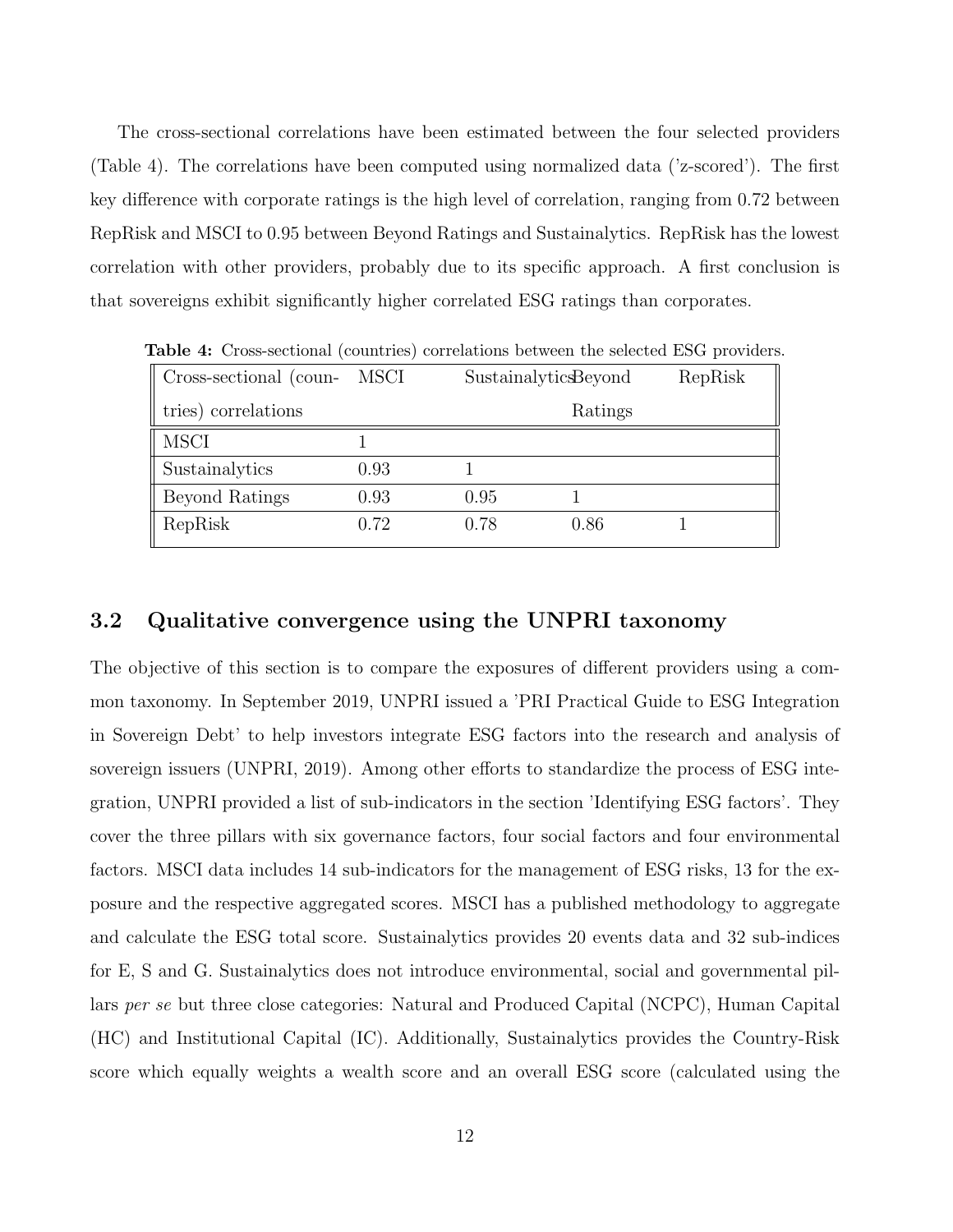performance of the sub-indices and events pillars). FTSE/Beyond Ratings data consists of an aggregated score, seven pillars including four financial and economic scores and three (E, S, G) scores that are divided into 18 sub-indicators.

For each provider, only the ESG sub-indices were used when relevant, then normalized ('zscored') and mapped towards UNPRI factors. A comparable exercise has already been performed for corporate ratings (Berg, Kölbel and Rigobon, 2019). Our approach is different as we use a target taxonomy that is independent and not the result of the union of the source taxonomies of the existing providers – however the authors indicate they have also tested the SASB taxonomy for corporates that lead to similar conclusions. A mapping introduces a qualitative bias but only very few situations occur where the mapping from the source to the target taxonomy is ambiguous. The goal of this analysis is to illustrate the exposure to the UNPRI factors for different providers, for a chosen mapping that has by construction a subjective component we think to be limited. In order to assess the robustness of our results, we have tested alternative mappings for few debatable cases and obtain comparable results.

Ordinary least squares (OLS) regressions are performed where the endogenous variable is the global score for each provider and the explanatory variables are the UNPRI sub-indices built by mapping the sub-indices of the original data. The results are reported in Table 5. All the coefficients are positive with their sum close or equal to one.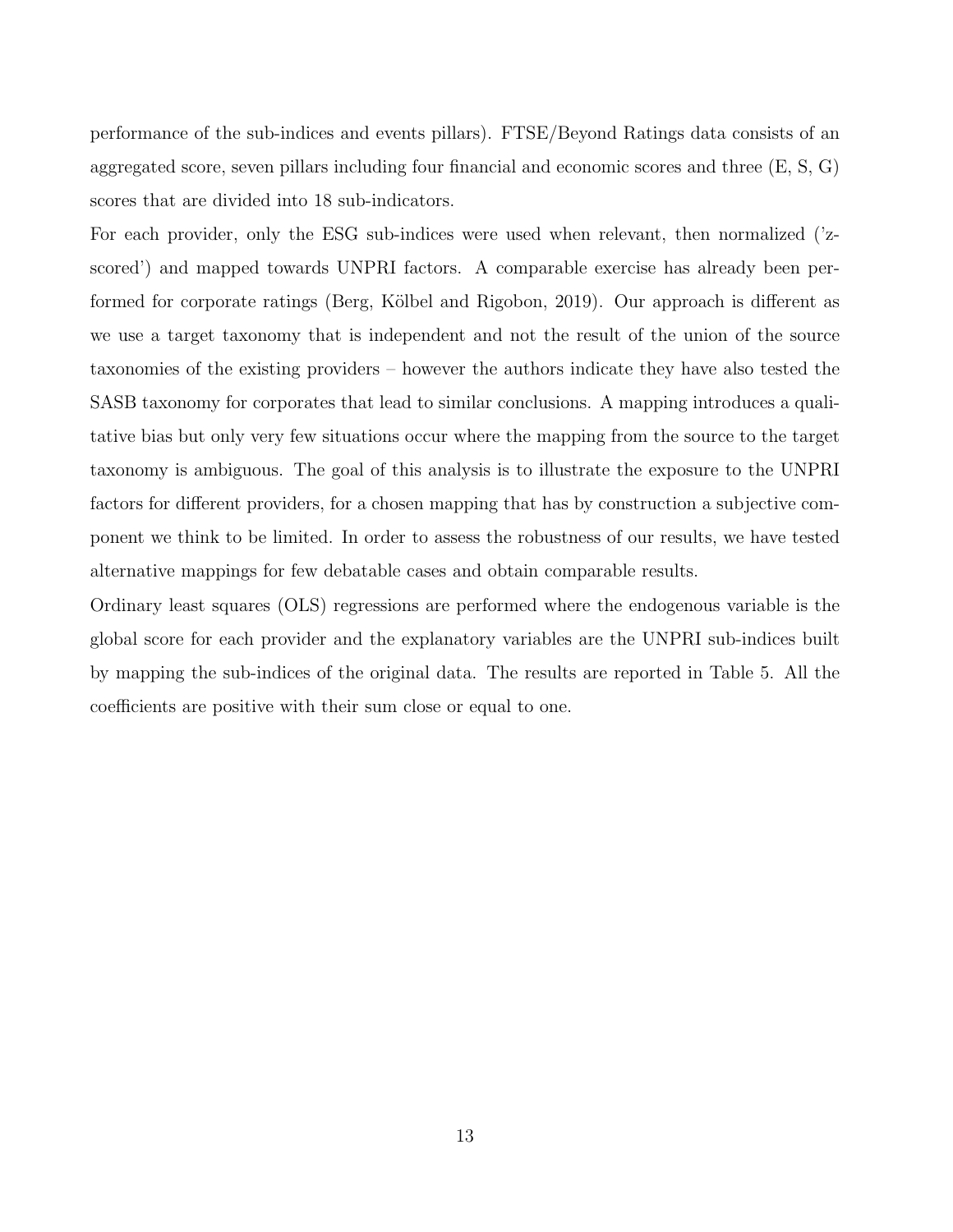Table 5: Implied weights obtained using an OLS regression. The endogenous variable is the global score for each provider. The explanatory variables are the UNPRI sub-indices build by mapping the original data sub-indices.

| <b>UNPRI</b> Indicators     | BR-ESG | <b>MSCI</b> | Sustainalytics |
|-----------------------------|--------|-------------|----------------|
|                             |        |             | - ESG factors  |
| Natural resources           | $7\%$  | 14\%        | $7\%$          |
| Physical risks              | 11\%   | $4\%$       |                |
| Energy transition Risk      | $7\%$  | $4\%$       |                |
| Energy security             | $2\%$  |             | $4\%$          |
| Demographic change          | $3\%$  |             | $17\%$         |
| Education and human capi-   | 10%    | $8\%$       | $3\%$          |
| tal                         |        |             |                |
| Living standards and income | 8%     | $28\%$      | $4\%$          |
| inequality                  |        |             |                |
| Social cohesion             | 8%     |             | 15%            |
| Institutional strength      | $4\%$  | 12%         |                |
| Political stability         | 12%    | 8%          | 10%            |
| Government effectiveness    | 10%    |             | 14%            |
| Regulatory effectiveness    | $3\%$  |             | 18%            |
| Rule of law                 | $9\%$  | $8\%$       |                |
| Corruption                  | $6\%$  | 14%         | $9\%$          |
| $\mathbf{R}^2$              | 0.99   | 0.92        | 0.98           |
| Provider disclosed weight   |        |             |                |
| Environmental               | 30%    | 25%         | 15%            |
| Social                      | 30%    | $25\%$      | 35%            |
| Governance                  | 40%    | 50\%        | 50%            |

A stepwise regression method is implemented and can lead to some of the UNPRI factors not being selected. It could reflect either that a specific UNPRI indicator is not represented by a given provider, or some collinearity between the explanatory variables. The obtained  $\mathbb{R}^2$  for Beyond Ratings and Sustainalytics are respectively 0.99 and 0.98. MSCI has the lowest  $R^2$  at 0.92, probably due to the non-linear aggregation method. For comparison, we also retrieved SDG sovereign scores (available at https://www.sdgindex.org/) and mapped their 75 indicators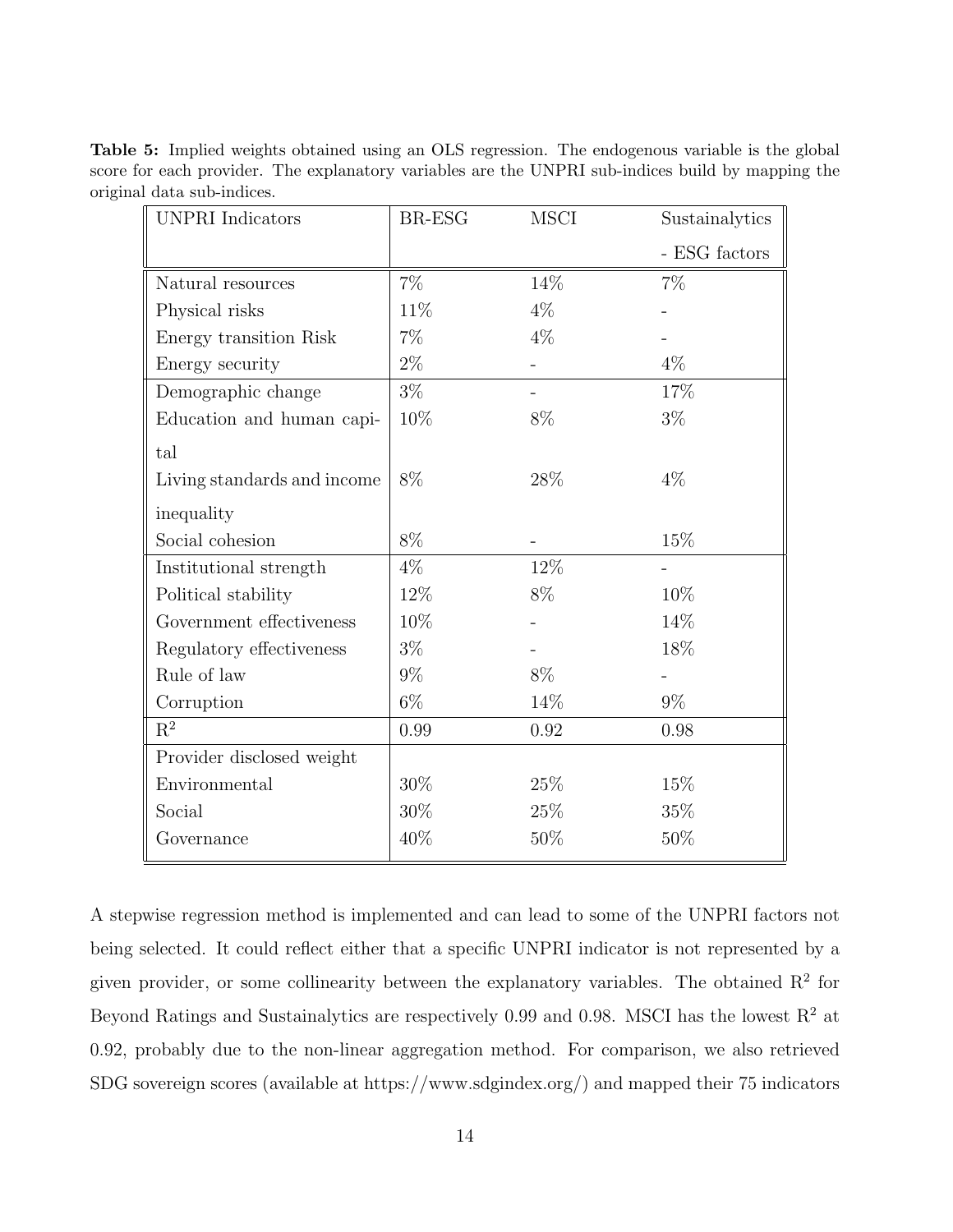into UNPRI factors. The  $R^2$  reached 'only' 62%. Our approach can be interpreted as a linear projection of the global scores to the UNPRI indicators. Indeed, for some of them, the aggregation and the weighting rules are not fully known. The results (Table 5) indicate that the exposures of BR-ESG scores are balanced across sub-indicators with the highest coefficients for Political stability and Physical risks. MSCI and Sustainalytics ratings are more concentrated with respective higher exposures for Living standards and income inequality (28%) and Regulatory effectiveness (18%).

# 3.3 Quantitative convergence using the World Bank sovereign ESG database

One of the drawbacks of the qualitative approach to assess ratings convergence is that the results are dependent of the chosen mapping which is inevitably subjective. In this section, we propose to use a set of independent data to measure the degree of convergence: the World Bank Sovereign ESG Data. The dataset provides information on 17 key sustainability themes spanning environmental, social, and governance components:

- Environment: Emissions & pollution, Natural capital endowment & management, Energy use & security, Environment/climate risk & resilience, Food security;
- Social: Education & skills, Employment, Demography, Poverty & inequality, Health & nutrition, Access to services;
- Governance: Human rights, Government effectiveness, Stability & rule of law, Economic environment, Gender, Innovation.

The initial set of data has 67 indicators (See the list in Appendix A.6). When an indicator is not available for at least 50 countries, it is excluded. That reduces the explanatory data set to 32 indicators: 9 for Environment, 10 for Social and 13 for Governance. Table 6 summarizes the decrease in number of variables for each sustainability theme. The environment pillar is characterized by the highest reduction in the universe of explanatory variables, especially for the energy use & security and environment/climate risk & resilience themes. For the social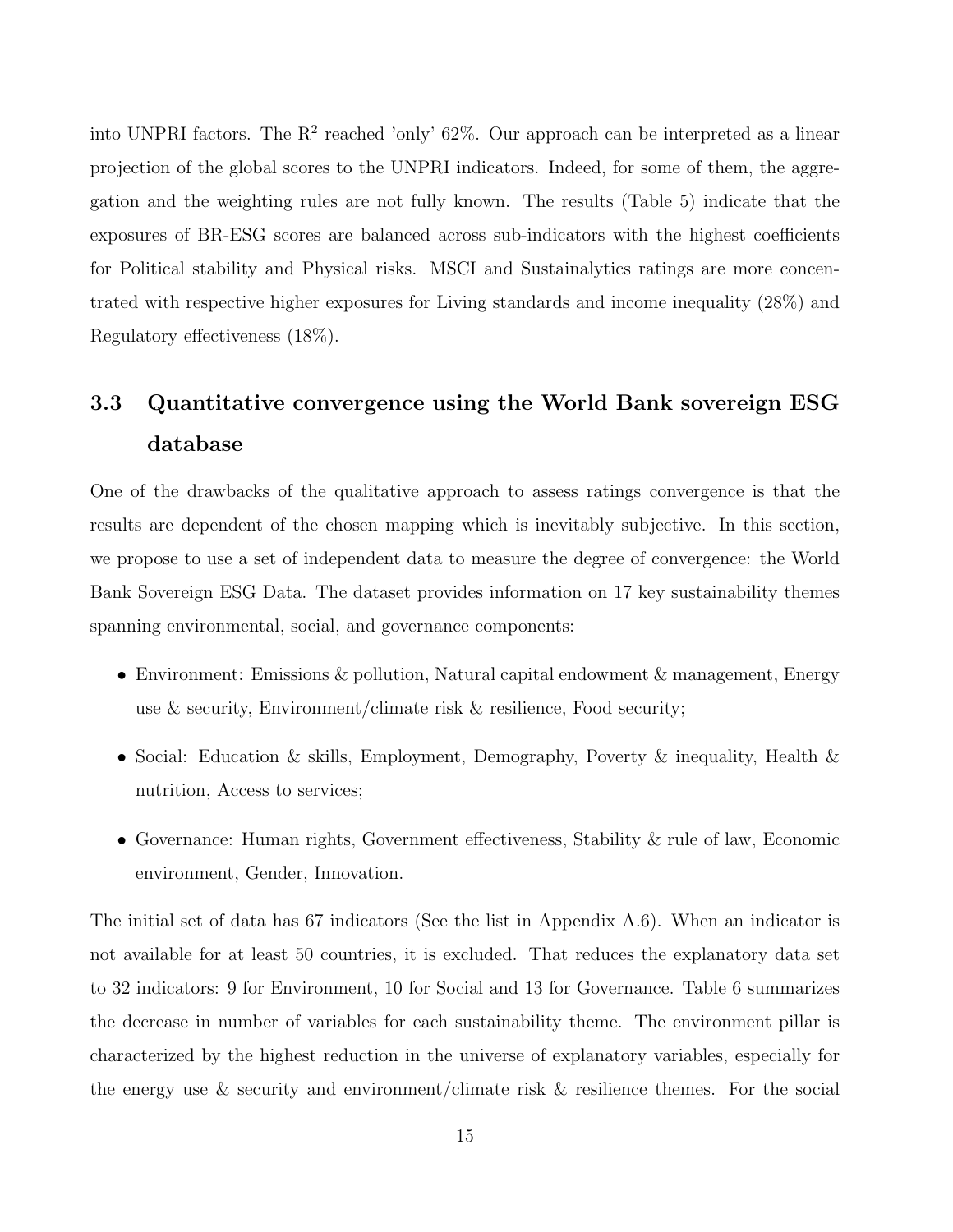pillar, the poverty & inequality theme is not represented due to a lack of sufficient data. The database provides annual data from 1960 to 2019, 2017 are used for the analysis. If for a given variable, the data for 2017 are not available, the most recent year is used, but not earlier than 2014.

| Sustainability Theme                     |                |                |
|------------------------------------------|----------------|----------------|
| Emissions & pollution                    | 5              | $\mathbf{1}$   |
| Natural capital endowment and management | 6              | $\overline{4}$ |
| Energy use & security                    | 7              | $\Omega$       |
| Environment/climate risk & resilience    | 6              | 1              |
| Food Security                            | 3              | 3              |
| <b>Environment Pillar</b>                | 27             | 9              |
| Education & skills                       | 3              | $\mathfrak{D}$ |
| Employment                               | 3              | $\overline{2}$ |
| Demography                               | 3              | 3              |
| Poverty & Inequality                     | 4              | $\Omega$       |
| Health & Nutrition                       | 5              | 3              |
| Access to Services                       | 4              | $\overline{2}$ |
| <b>Social Pillar</b>                     | 22             | 10             |
| Human Rights                             | $\mathfrak{D}$ | $\mathfrak{D}$ |
| Government Effectiveness                 | $\overline{2}$ | $\overline{2}$ |
| Stability & Rule of Law                  | 4              | $\overline{4}$ |
| Economic Environment                     | 3              | 2              |
| Gender                                   | 4              | $\mathfrak{D}$ |
| Innovation                               | 3              | 1              |
| Governance Pillar                        | 13             | 13             |
| $#$ of variables                         | 67             | 32             |

Table 6: Number of explanatory variables from the World Bank sovereign ESG database used for the regression of ESG ratings.

Five types of regressions are performed: stepwise, principal component, ridge, lasso and elasticnet regressions, see Hastie, Tibshirani and Friedman (2016) for an introduction to these regression models.

The stepwise regression is performed using OLS and AIC as criterion for variable selection. The ridge regression penalizes the residual sum of squares as follows;

$$
\beta_{ridge} = \arg\min_{\beta} \left\{ \sum_{i=1}^{N} \left( y_i - \beta_0 - \sum_{j=1}^{K} x_{ij} \beta_j \right)^2 + \lambda \sum_{j=1}^{K} \beta_j^2 \right\}
$$

with  $y_i$  the ESG rating for country i,  $x_{ij}$  the j<sup>th</sup> explanatory variable for country i,  $\beta_0$  the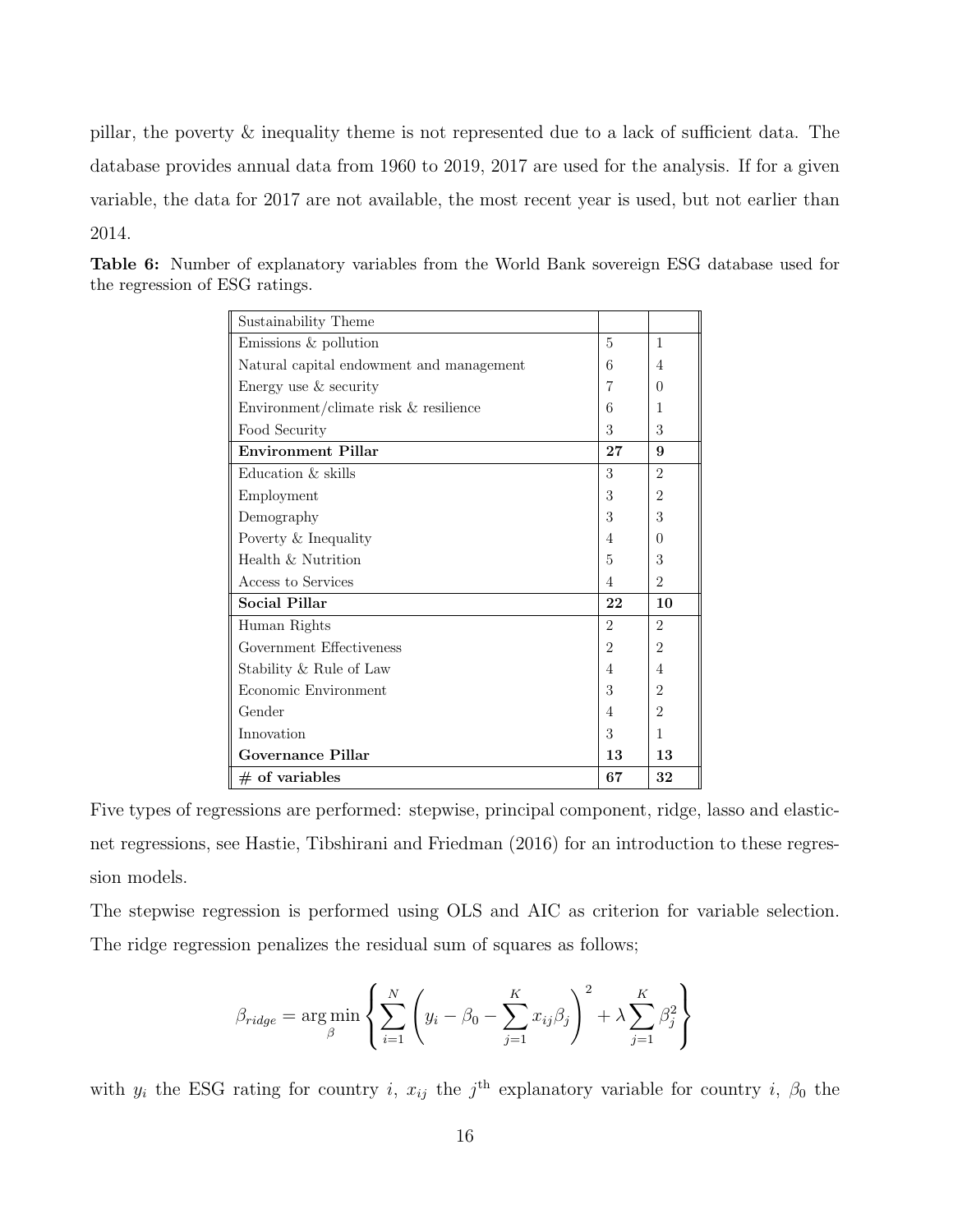constant,  $\beta_j$  the loading for the j<sup>th</sup> explanatory variable, N the number of observations, K the number of explanatory variables and  $\lambda$  the parameter that controls the degree of shrinkage. Alternatively the lasso parameters are obtained through a different penalization method  $(L_1)$ for lasso versus  $L_2$  for ridge):

$$
\beta_{lasso} = \underset{\beta}{\arg\min} \left\{ \frac{1}{2} \sum_{i=1}^{N} \left( y_i - \beta_0 - \sum_{j=1}^{K} x_{ij} \beta_j \right)^2 + \lambda \sum_{j=1}^{K} |\beta_j| \right\}.
$$

Finally, another penalty function called elastic-net offers a mix between ridge and lasso methods:

$$
\beta_{lasso} = \arg\min_{\beta} \left\{ \frac{1}{2} \sum_{i=1}^{N} \left( y_i - \beta_0 - \sum_{j=1}^{K} x_{ij} \beta_j \right)^2 + \lambda \sum_{j=1}^{K} \left( \alpha \beta_j^2 + (1 - \alpha) \left| \beta_j \right| \right) \right\}.
$$

with  $\alpha$  controlling the weight between the  $L_1$  and  $L_2$  penalty functions. The principal component regression (pcr) consists in regressing the ys on the orthogonal factors obtained through principal component analysis.

Table 7 reports the  $R^2$  values of the test data for the five models: stepwise, principal components, ridge, lasso and elastic-net regressions. The  $R<sup>2</sup>$  are impressively high, ranging between 0.78 and 0.98. The explanatory power is the highest for the score from Beyond Ratings, followed by Sustainalytics and MSCI. Reprisk exhibits the lowest explanatory power. Table 8 details the estimated hyperparameters for the four models: principal components, ridge, lasso and elastic-net regressions. The parameter  $\lambda$  is the regularization penalty and was selected using a 10-fold cross validation. Cross-validation is a resampling procedure used to evaluate machine learning models on a limited data sample. In  $k$ -fold cross-validation, the original sample is randomly partitioned into k subsamples of equal size. A single subsample is retained as the validation data for testing the model, while the  $k-1$  remaining subsamples constitute the training data. The cross-validation process is then repeated k times with each of the  $k$  subsamples used exactly once as the validation data. A value of  $\lambda$  close to 0 indicates that model is very close to OLS, while a large value corresponds to a higher penalization of coefficients' size. It is interesting to note that the  $\lambda$ s of the lasso regression are close to 0 which confirms a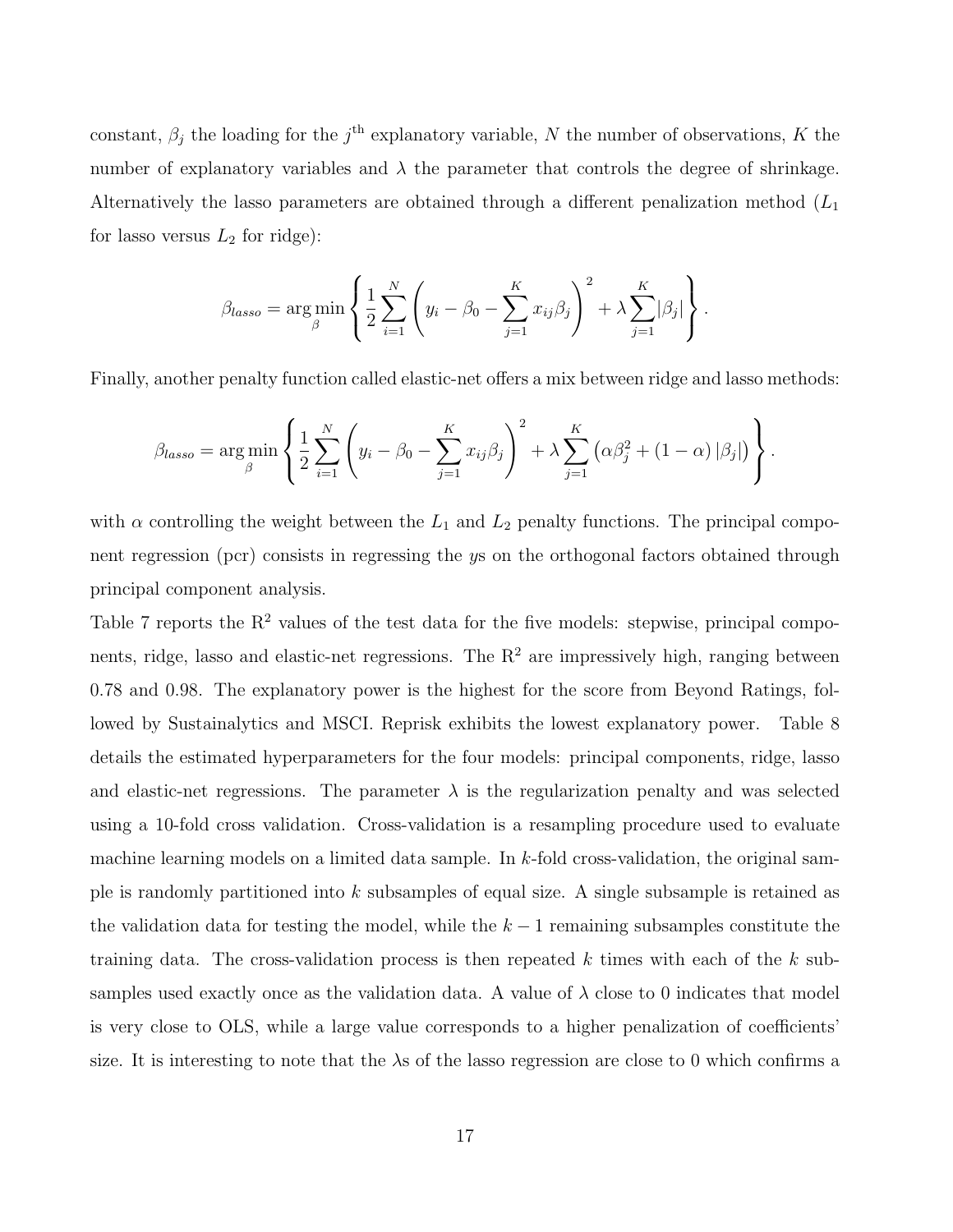proximity to the linear regression and, in particular for Sustainalytics and Beyond Ratings.

**Table 7:**  $\mathbb{R}^2$  values of the test data for the five models: stepwise, principal components, ridge, lasso and elastic-net regressions. The training/test data split for is 80/20.

| $\mathbf{R}^2$ test | <b>MSCI</b> | Sustain. | $_{\rm BR}$ | Reprisk |
|---------------------|-------------|----------|-------------|---------|
| <b>Stepwise</b>     | 0.87        | 0.93     | 0.96        | 0.80    |
| <b>PCR</b>          | 0.89        | 0.91     | 0.97        | 0.78    |
| Ridge               | 0.90        | 0.93     | 0.98        | 0.78    |
| $\rm Lasso$         | 0.88        | 0.93     | 0.97        | 0.79    |
| ElasticNet          | 0.88        | 0.93     | 0.98        | 0.79    |
| countries           | 138         | 125      | 106         | 140     |

Table 8: Estimated hyperparameters for the five models: stepwise, principal components, ridge, lasso and elastic-net regressions. The training/test data split for is 80/20.

| <b>Hyperparameters</b>            | MSCI    | Sustain. | BR         | Reprisk    |
|-----------------------------------|---------|----------|------------|------------|
| <b>PCR</b> factors                | 9.00    | 10.00    | 10.00      | 5.00       |
| Ridge $\lambda$                   | 0.08    | 0.10     | 0.08       | 0.13       |
| <b>Lasso</b> $\lambda$            | 0.06    | 0.00     | 0.00       | 0.01       |
| ElasticNet $\hat{\alpha} \lambda$ | 1 0.057 | 0.00210  | 0.1 0.1597 | 0.9 0.0106 |

Table 9 reports the coefficients of the lasso regression of the ESG scores versus the 32 selected explanatory variables from the World Bank sovereign ESG database. Given that the results of the different models are all roughly equally robust, we have chosen to detail the parameters of the lasso model which has the virtue of limiting the number of explanatory parameters, especially when it does not converge to OLS, and simplifying the reading of the results. Let us detail some interesting results.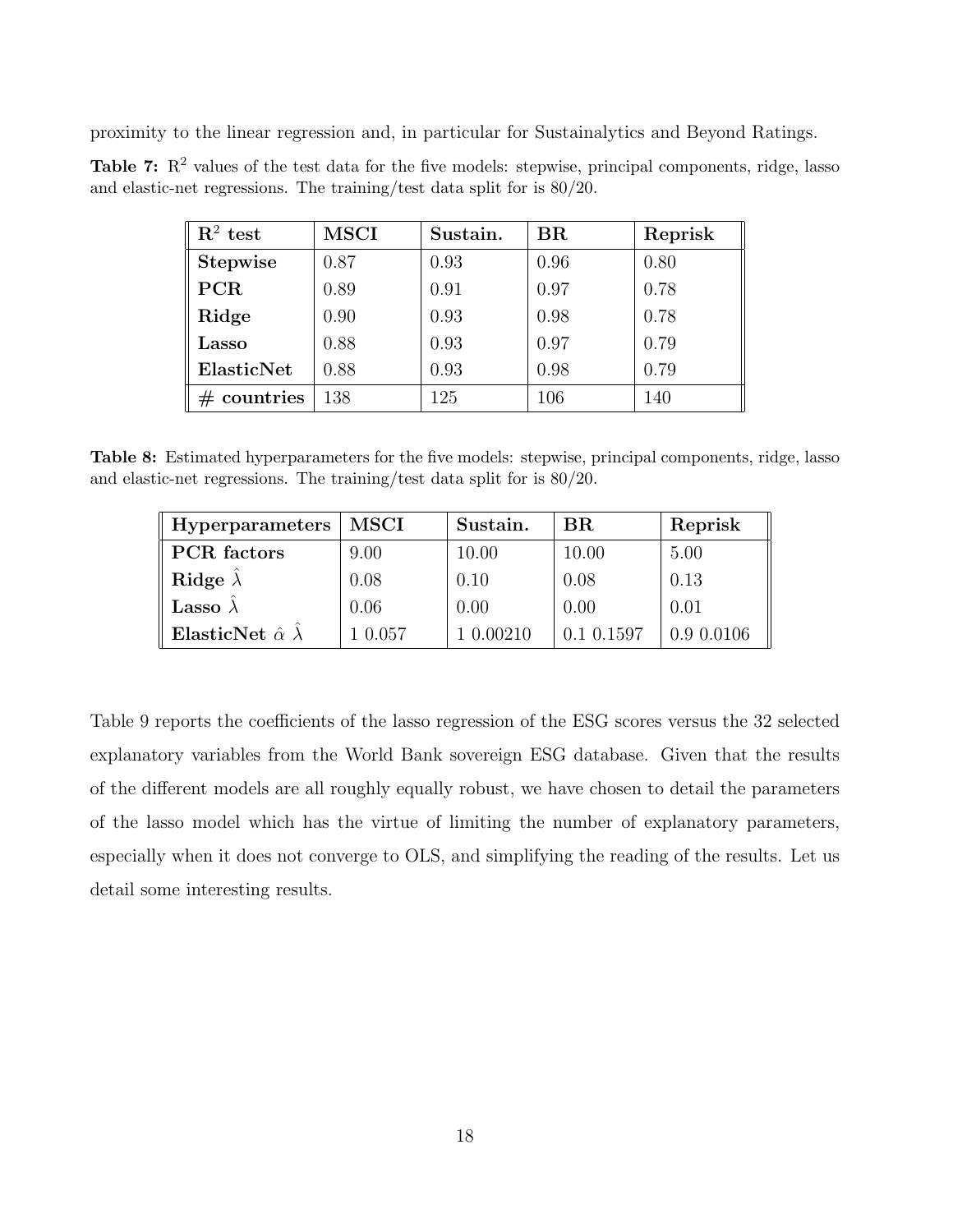Table 9: Coefficients of the lasso regression of the ESG scores versus the 32 selected explanatory variables from the World Bank<br>sovereign ESG database (9 for Environment, 10 for Social and 13 for Governance). Table 9: Coefficients of the lasso regression of the ESG scores versus the 32 selected explanatory variables from the World Bank sovereign ESG database (9 for Environment, 10 for Social and 13 for Governance).

| ", "The content of the content of the content of the content of the content of the content of the content of the content of the content of the content of the content of the content of the content of the content of the cont |             |         |           |           |
|--------------------------------------------------------------------------------------------------------------------------------------------------------------------------------------------------------------------------------|-------------|---------|-----------|-----------|
|                                                                                                                                                                                                                                | Lasso       |         |           |           |
| Variable                                                                                                                                                                                                                       | <b>MSCI</b> | Sust.   | <b>BR</b> | RepRisk   |
| Constant                                                                                                                                                                                                                       | 0.006       | (0.034) | (0.167)   | 0.005     |
| PM2.5 air pollution, mean annual exposure (micrograms per cubic meter)                                                                                                                                                         |             | (0.040) | (0.039)   |           |
| Adjusted savings: natural resources depletion (% of GNI)                                                                                                                                                                       |             | 0.065   |           |           |
| Adjusted savings: net forest depletion (% of GNI)                                                                                                                                                                              |             | (0.059) |           |           |
| Forest area ( $%$ of land area)                                                                                                                                                                                                | $0.070\,$   | 0.018   |           |           |
| protected areas ( $%$ of total territorial area)<br>Terrestrial and marine J                                                                                                                                                   | 0.015       | 0.042   | 0.020     | (0.026)   |
| Population density (people per sq. km of land area)                                                                                                                                                                            |             | (0.034) | (0.038)   |           |
| Agricultural land ( $%$ of land area)                                                                                                                                                                                          |             | (0.033) |           | 0.070     |
| Agriculture, value added ( $%$ of GDP)                                                                                                                                                                                         |             | (0.085) | (0.039)   |           |
| $(2004 - 2006 = 100)$<br>Food production index                                                                                                                                                                                 |             | 0.031   | 0.016     | (0.109)   |
| Labor force participation rate, total ( $%$ of total population ages 15-64) (modeled ILO estimate)                                                                                                                             | 0.039       |         |           |           |
| Unemployment, total (% of total labor force) (modeled ILO estimate)                                                                                                                                                            |             | (0.060) | (0.037)   |           |
| Fertility rate, total (births per woman)                                                                                                                                                                                       |             |         |           |           |
| Life expectancy at birth, total (years)                                                                                                                                                                                        |             | 0.147   | 0.033     |           |
| above ( $%$ of total population)<br>Population ages 65 and                                                                                                                                                                     | 0.016       | 0.021   | 0.052     |           |
| Cause of death, by communicable diseases and maternal, prenatal and nutrition conditions $(\%$ of total)                                                                                                                       |             |         | (0.017)   |           |
| (per 1,000 live births)<br>Mortality rate, under-5                                                                                                                                                                             |             | 0.101   |           | (0.022)   |
| Prevalence of overweight (% of adults)                                                                                                                                                                                         | 0.083       | 0.027   | 0.024     | 0.039     |
| Access to clean fuels and technologies for cooking $(\%$ of population)                                                                                                                                                        | 0.021       | 0.118   | 0.166     |           |
| of population)<br>Access to electricity ( $%$                                                                                                                                                                                  |             | 0.055   | 0.032     |           |
| Strength of legal rights index ( $0$ =weak to $12$ =strong)                                                                                                                                                                    | 0.020       |         |           | $0.001\,$ |
| Voice and Accountability: Estimate                                                                                                                                                                                             | 0.132       | 0.059   | 0.122     | 0.101     |
| Government Effectiveness: Estimate                                                                                                                                                                                             | 0.178       | 0.087   | 0.205     |           |
| Regulatory Quality: Estimate                                                                                                                                                                                                   | 0.266       |         | 0.072     |           |
| Estimate<br>Control of Corruption:                                                                                                                                                                                             | 0.092       | 0.048   | 0.130     | 0.451     |
| Net migration                                                                                                                                                                                                                  |             | (0.008) |           |           |
| Political Stability and Absence of Violence/Terrorism: Estimate                                                                                                                                                                | 0.059       | 0.099   | 0.031     | 0.231     |
| Rule of Law: Estimate                                                                                                                                                                                                          |             | 0.278   | $0.154\,$ | 0.074     |
| GDP growth (annual $\%$                                                                                                                                                                                                        |             | (0.082) | 0.014     |           |
| Individuals using the Internet ( $%$ of population)                                                                                                                                                                            | 0.122       | 0.118   | 0.075     |           |
| by women in national parliaments $(\%)$<br>Proportion of seats held                                                                                                                                                            | 0.024       |         | 0.014     | (0.046)   |
| Ratio of female to male labor force participation rate $(\%)$ (modeled ILO estimate)                                                                                                                                           | 0.016       | 0.091   | 0.062     |           |
| journal articles<br>Scientific and technical                                                                                                                                                                                   |             | 0.016   | 0.010     |           |
|                                                                                                                                                                                                                                |             |         |           |           |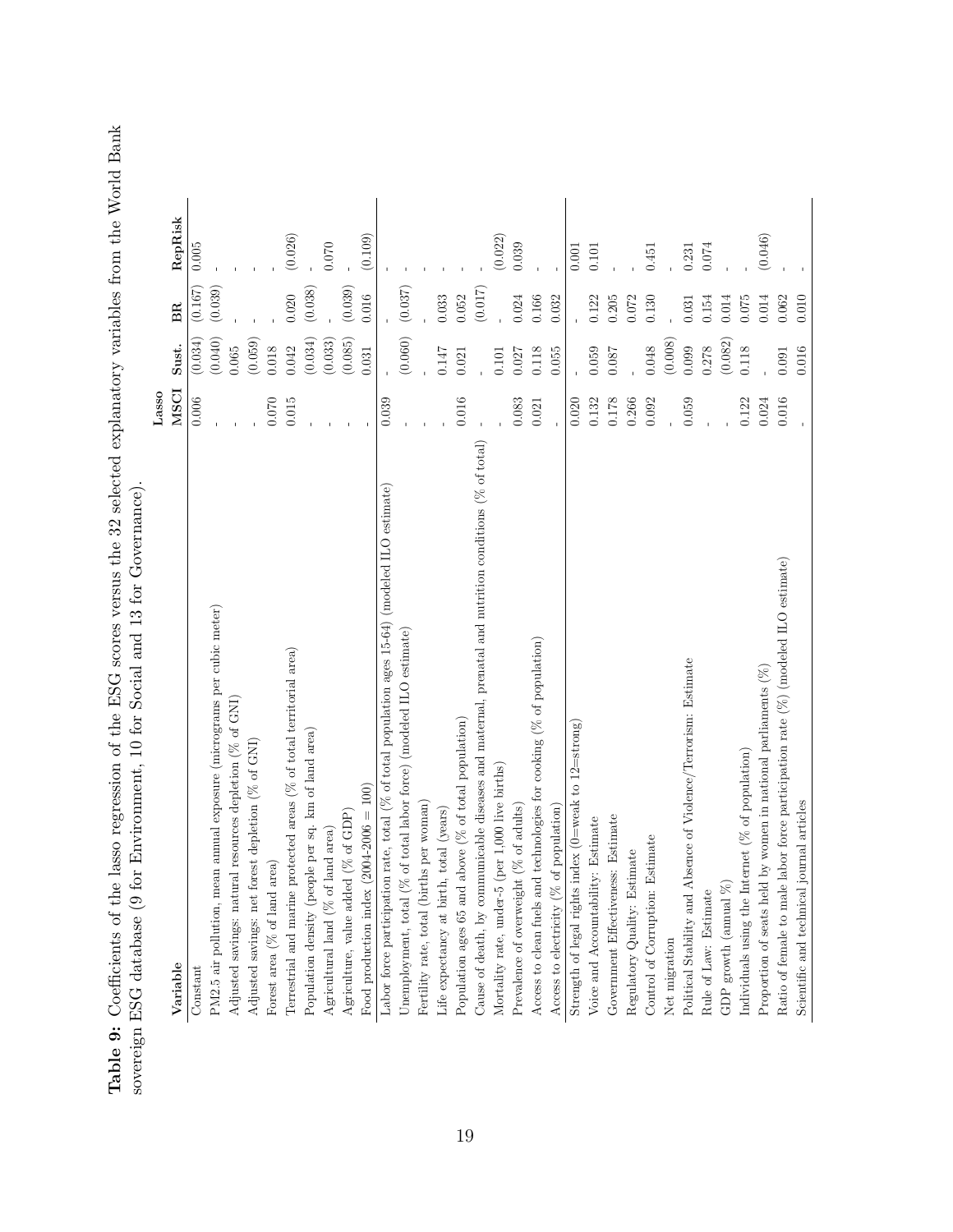Importance of a pillar. Since all variables have been normalized, we can interpret the coefficients of the lasso regression as the elasticity of our rating with respect to the explanatory variable. A negative coefficient suggests that as the independent variable increases, the dependent variable tends to decrease. The coefficient value indicates how much the mean of the dependent variable changes given a one-unit shift in the independent variable while holding other variables in the model constant. These elasticities can be positive or negative and to assess their weight we use their absolute value, which we will call the importance of the variable. The importance of a pillar P is defined as  $I_P = \sum_{n_P}^{m_P} |\beta_i| / \sum_{1}^{32} |\beta_i|$  where i is the index of the coefficients of the regression and  $n_P$  and  $m_P$  the ranks of the initial and last coefficients related to pillar P (that can take the values Environment, Social or Governance). The analysis of this importance (Table 10) shows the preponderance of the governance factor for all providers. While it reaches 49% for Sustainalytics, it represents 79% for MSCI. The environment is the least represented pillar: from 7% for MSCI to 22% for Sustainalytics.

Table 10: Importance of each pillar in the methodology of four providers. The importance of a pillar P is defined as  $I_P = \sum_{n_P}^{m_P} |\beta_i| / \sum_{1}^{32} |\beta_i|$  where i is the index of the coefficients of the regression and  $n_P$  and  $m_P$  the ranks of the initial and last coefficients related to pillar P. The numbers are reported for the lasso regression.

|                    |        |             | MSCI Sust. BR RepRisk |
|--------------------|--------|-------------|-----------------------|
| Environment Pillar | $7\%$  | 22\% 11\%   | 18\%                  |
| Social Pillar      | $14\%$ | 29\%26\%    | $5\%$                 |
| Governance Pillar  | 79%    | $49\%$ 63\% | - 77%                 |

The specific case of Reprisk. There is a convergence in the sign (positive or negative) of the coefficients among all providers except for Reprisk. Reprisk has a negative coefficient for indicators like terrestrial and marine protected area or food production index and even mortality rate or the number of seats held by women in the parliament. This highlights the specificity of the Reprisk score. As explained on their website "the purpose of RepRisk's dataset is not to provide ESG ratings, but to systematically identify and assess material ESG risks." It is a tool focusing on controversies which gives Reprisk an unique position in this environment.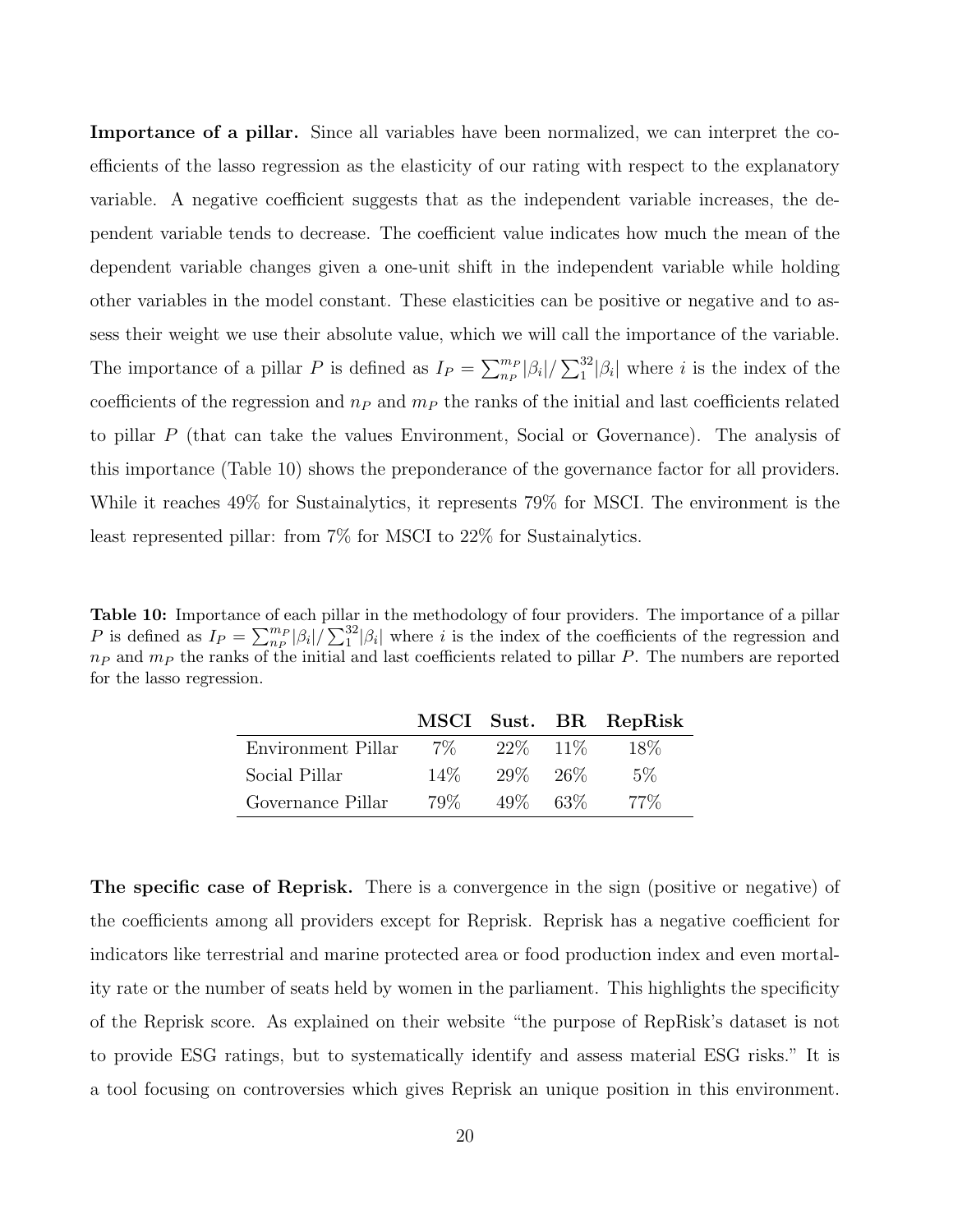The most important data explaining the model for Reprisk are: Control of Corruption, Political Stability and Absence of Violence/Terrorism. Both are positively correlated with the rating.

The selected explanatory variables. The score from Sustainalytics exhibits the highest number of variables, reaching 26 indicators. Beyond Ratings rating can be predicted using 23 indicators, 15 for MSCI and 11 for RepRisk. For the reasons explained above, we will compare all ESG data providers except Reprisk. When an explanatory variable is selected by the model to explain ratings, it always has the same sign among providers, with only one exception. That strongly confirms of a common understanding of positive and negative effects of the factors on ESG risks. The exception is for GDP growth, with a negative coefficient for Sustainalytics while a positive one for Beyond Ratings. It could be explained by the higher weight given to the Environment pillar in the model replicating Sustainalytics. Indeed, when GDP is high, the intensity of environmental externalities may impact negatively the overall score. However, the GDP growth coefficient is low for both models, that limits the influence on the overall score. Looking at the average importance of indicators among the three data providers, the most important variables all belong to the Governance pillar and are the following (by decreasing order): Government effectiveness, Rule of Law, Regulatory Quality, Individuals using the Internet (% of population), and Voice and Accountability. For thr Environment pillar, the most important variables are Agriculture, value added (% of GDP), which is negatively correlated to the rating, followed by Forest area  $(\%$  of land area), positively correlated. For the Social pillar, the most important indicators are Access to clean fuels and technologies for cooking (% of population) and Life expectancy at birth, total (years) which are positively correlated to the rating. The relative importance of the Worldwide Governance Indicators (Voice and Accountability, Political Stability and Absence of Violence, Government Effectiveness, Regulatory Quality, Rule of Law, Control of Corruption) is high, being 63%, 31%, 46% and 73%, respectively for MSCI, Sustainalytics, BeyondRatings and Reprisk.

The non-selected explanatory variables. Some of the variables are neither used or barely significant when looking at the results. It may be the result of collinearity with other factors or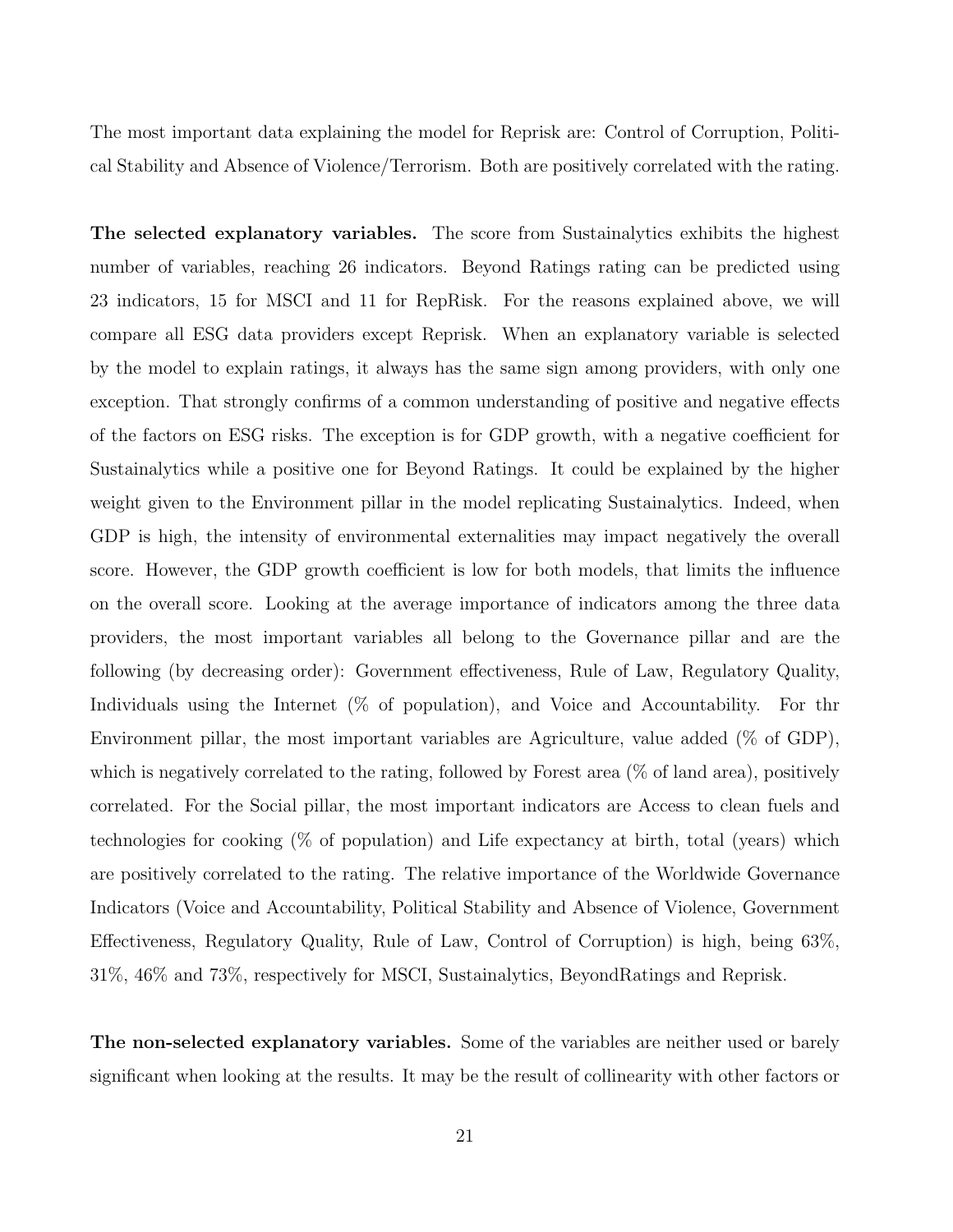may highlight that they are not included at that stage in the ESG ratings: Fertility rate, total (births per woman), Net migration, Cause of death, by communicable diseases and maternal, prenatal and nutrition conditions (% of total). The demographic shifts may be underestimated in the existing models, unless captured by other data.

# 4 Conclusion

The rapid growth of ESG integration requires to understand taxonomy and scores provided by the ESG data industry for sovereigns. The contribution of the paper to the literature is twofold. Firstly, a qualitative review of the various approaches show some clear discrepancies that can be measured using a common taxonomy (UNPRI) and OLS regressions. The obtained implied weights exhibit different choices of ESG factors and weights (with more or less concentration) across methodologies. Secondly, we show that the scores of selected providers can be explained by the publicly available World Bank sovereign ESG database. An analysis of the importance of variables indicates that governance is the most dominant pillar while demographic shifts do not play a significant role for all providers.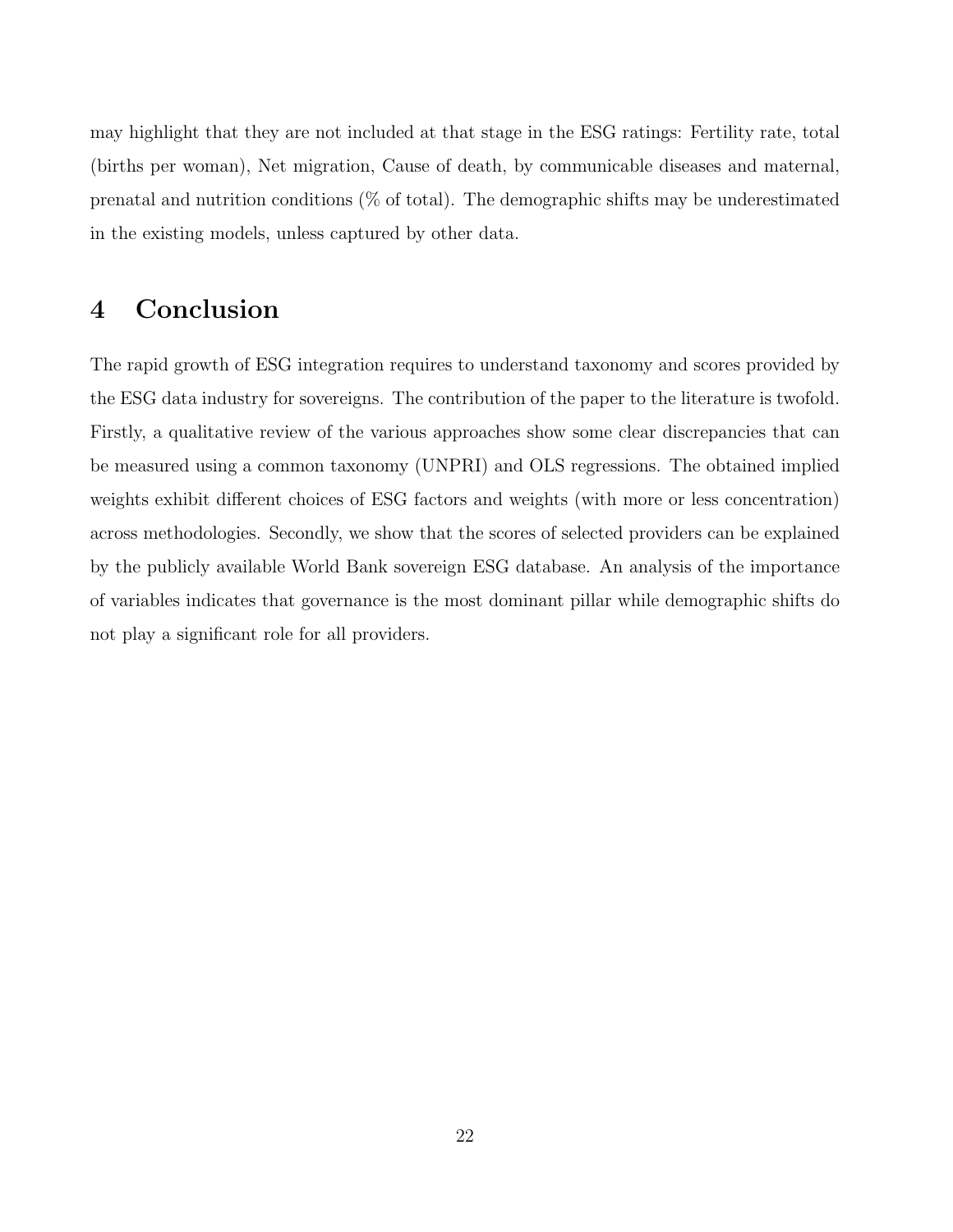# References

- [1] Bartels B. (2019). Why rating agencies disagree on sovereign ratings. Empirical Economics. Vol. 57, pp. 1677–1703.
- [2] Bender J., T. Bridges, C. He, A. Lester and X. Sun (2018). A Blueprint for Integrating ESG into Equity Portfolios. The Journal of Investment Management. Vol. 16, 1.
- [3] Berg F., J. K¨olbel and R. Rigobon (2019). Aggregate Confusion: The Divergence of ESG Ratings. MIT Sloan Research Paper No. 5822-19.
- [4] BNP Paribas Securities Services (2019). The ESG Global Survey 2019. https://securities.bnpparibas.com/global-esg-survey.html.
- [5] Bolton P., M. Després, L.A. Pereira da Silva, F. Samama and R. Svartzman (2020). The green swan. Central banking and financial stability in the age of climate change. Bank for International Settlement Publication. January.
- [6] Bolton P. and M. T. Kacperczyk (2019). Do Investors Care about Carbon Risk? SSRN at https://ssrn.com/abstract=3398441.
- [7] Cheema-Fox A., B. LaPerla, G. Serafeim, D. Turkington, and H. Wang (2019). Decarbonization Factors. Harvard Business School Working Paper, No. 20-037, September 2019. Revised November 2019.
- [8] Cantor R. and F. Packer (1996). Sovereign risk assessment and agency credit ratings. European Financial Management. Vol. 2, 2.
- [9] Dietz S., C. Gollier and L. Kessler (2018). The climate beta. Journal of Environmental Economics and Management. Vol. 87, pp. 258-274.
- [10] Hastie T., R. Tibshirani and J. Friedman (2016). The Elements of Statistical Learning: Data Mining, Inference, and Prediction. Second Edition, Springer Series in Statistics.
- [11] Hou, K., C. Xue and L. Zhang (2019). Replicating anomalies. Review of Financial Studies.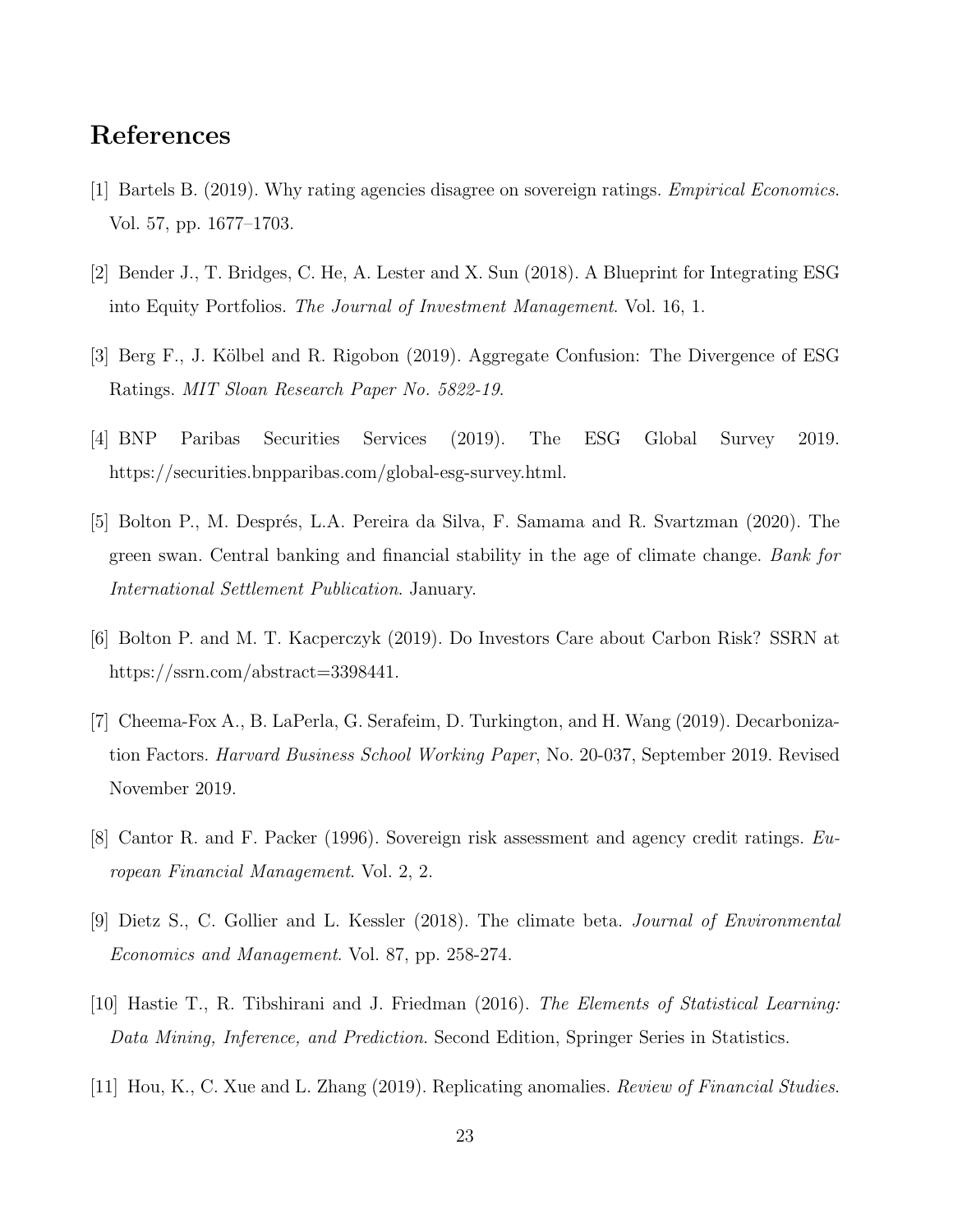- [12] Krueger P., Z. Sautner and L.T. Starks (2019). The Importance of Climate Risks for Institutional Investors. Swiss Finance Institute Research Paper. pp. 18-58.
- [13] Landry E., M. Castillo-Lazaro and A. Lee (2017). Connecting ESG and corporate bond performance. MIT Management Sloan School and Breckinridge Capital Advisors.
- [14] Lawson C.L and R.J. Hanson (1987). Solving Least Squares Problems. Classics in Applied Mathematics. Society for Industrial and Applied Mathematics. New Ed edition.
- [15] Lins K.V. and H. Servaes (2017). Social capital, trust, and firm performance: The value of corporate social responsibility during the financial crisis. The Journal of Finance. Vol. 72, 4.
- [16] Network for Greening the Financial System NGFS (2019). A sustainable and responsible investment guide for central banks' portfolio management. Technical document. October.
- [17] Nordhaus W.D. (1977). Economic Growth and Climate: The Carbon Dioxide Problem. The American Economic Review. Vol. 67, 1.
- [18] Ostrom E. (1990). Governing the Commons: The Evolution of Institutions for Collective Action. Cambridge, UK: Cambridge University Press.
- [19] Powell A. (2013). On sovereign ratings: observations and implications. BIS Papers chapters, in: Bank for International Settlements. Sovereign risk: a world without risk-free assets?. Vol. 72, pp. 39-49.
- [20] Powell A. and J.F. Martinez (2008). On Emerging Economy Sovereign Spreads and Ratings. Research Department Publications 4565. Inter-American Development Bank.
- [21] Reznick M., M. Viehs, N. Chockalingam, T. Panesar, G. Aguilera Lizarazu and J. Moussavi (2019). Pricing ESG risk in sovereign credit. Hermes Investment Management and Beyond Ratings.
- [22] Robertson C. and V. Lopez (2018). ESG in EM and FM really? Thoughts from a Renaissance man.
- [23] UNPRI (2019), A Practical Guide to ESG Integration in Sovereign Debt, 2019.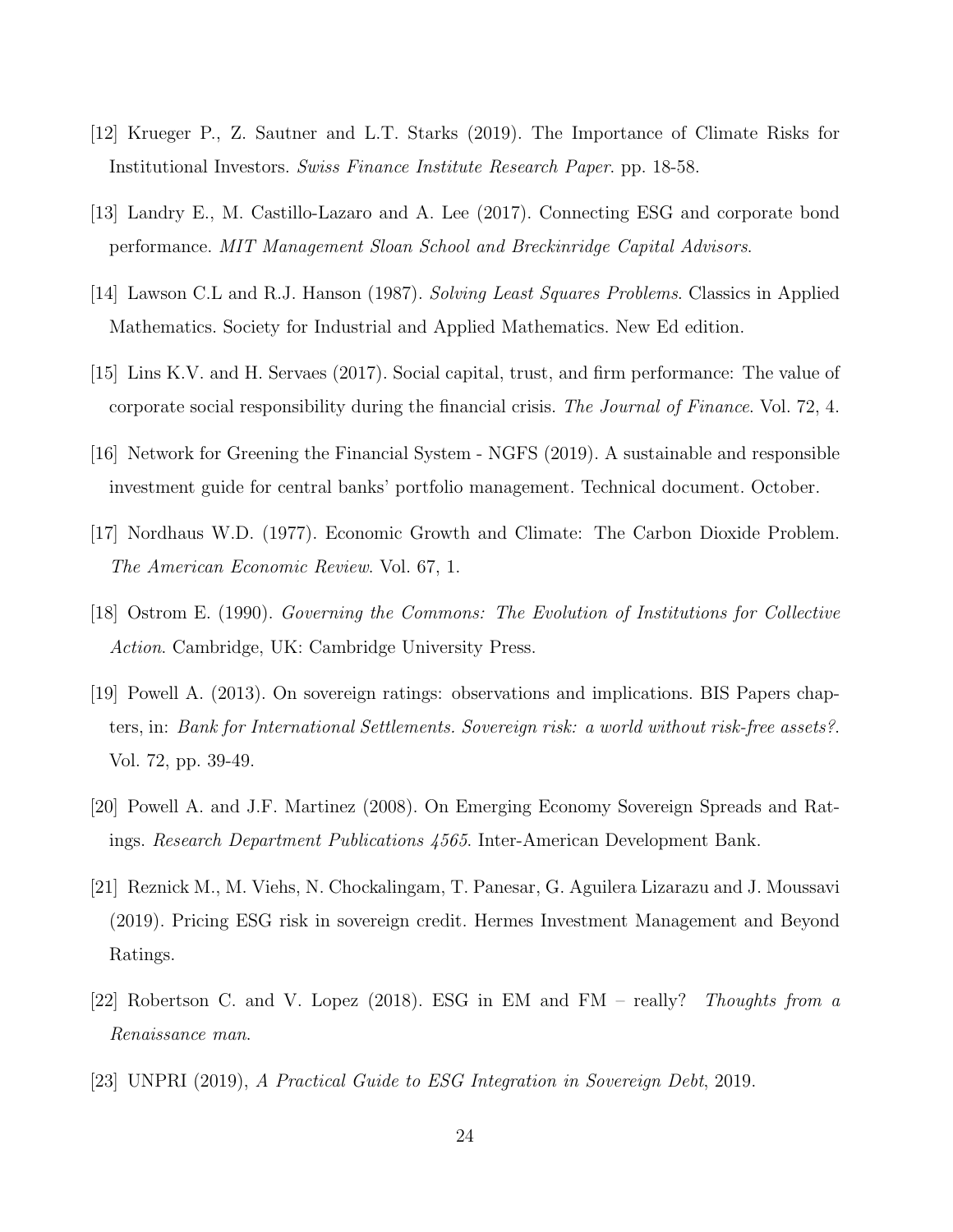# A Appendix

#### A.1 ESG ratings and CDS spreads

This section explores the relationship between ESG ratings and the 5-year sovereign CDS spread for the four providers at the end of 2017. The 5-year spread was computed as the average of the monthly observations for the last quarter, obtained from Bloomberg (CMAN NY). The República Bolivariana de Venezuela was excluded from the dataset due to the level of CDS at the end of 2017 reaching an average of 8000 bps. The 5-year CDS spreads were initially available for 68 countries, but reduces down to 64 when put in common with ratings. Figure 5 clearly shows a negative relationship: the higher the ESG score, the lower the spread. A spline interpolation may suggest a non-linear relationship for at least two providers.



Figure 5: 5-year CDS spread and ESG score for the four analyzed providers (MSCI, Sustainalytics, Beyond Ratings, RepRisk).

We performed linear regressions to test the explanatory power of ESG ratings both as the unique explanatory variable and as an additional variable to the credit rating. The latter is measured by averaging the credit ratings from the top three providers. We alternatively test the relationship with the logarithm of the 5-year CDS spread to take into account the possible non-linearity. Tables 5 and 6 report the estimates for the estimated intercept and coefficients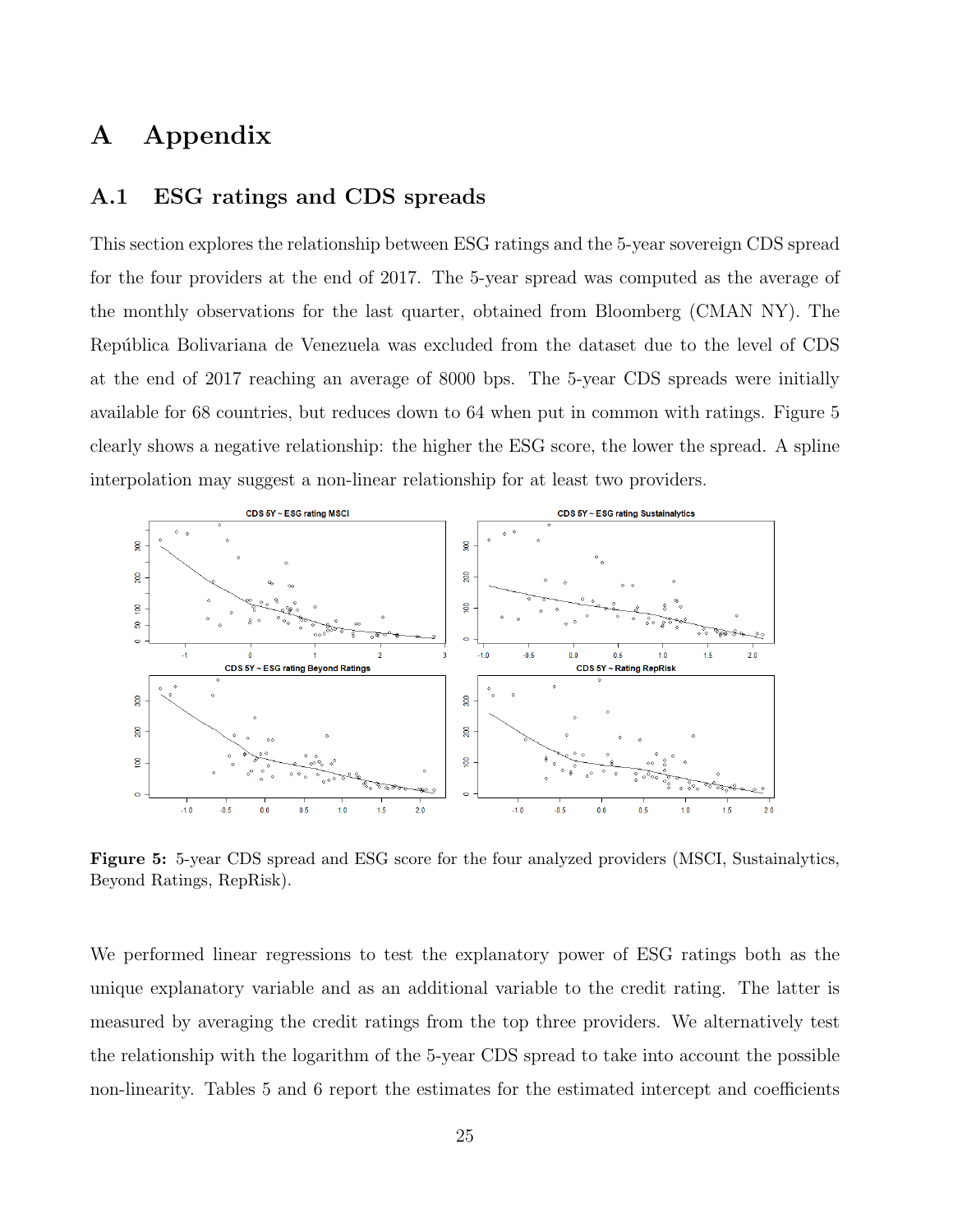with their respective t-values, and the R-squared for the overall regression. The score used for Beyond Ratings is the ESG-augmented financial credit risk score. The model includes 2 profiles: an economic and financial profile with 4 sub-pillars and a sustainability profile, which is broken down into 3 sub-pillars covering E, S G. We report two sets of regressions: one with the full score and one with the sustainability component only.

The R-squared for the simple regression with the ESG rating as a unique explanatory variable lies between 0.45 and 0.60 (RepRisk < Sustainalytics < MSCI < BR-ESG < BR). The use of the logarithm for the spread significantly increases the R-squared, ranging between 0.59 and 0.74, while keeping the hierarchy between data providers. The introduction of the average credit rating improves the explanatory power with very close R-squared for all providers (0.84- 0.86). Beyond Ratings logically exhibits the highest explanatory power for its score including the credit profile. All coefficients are significant at 99% level and very close between ESG data providers.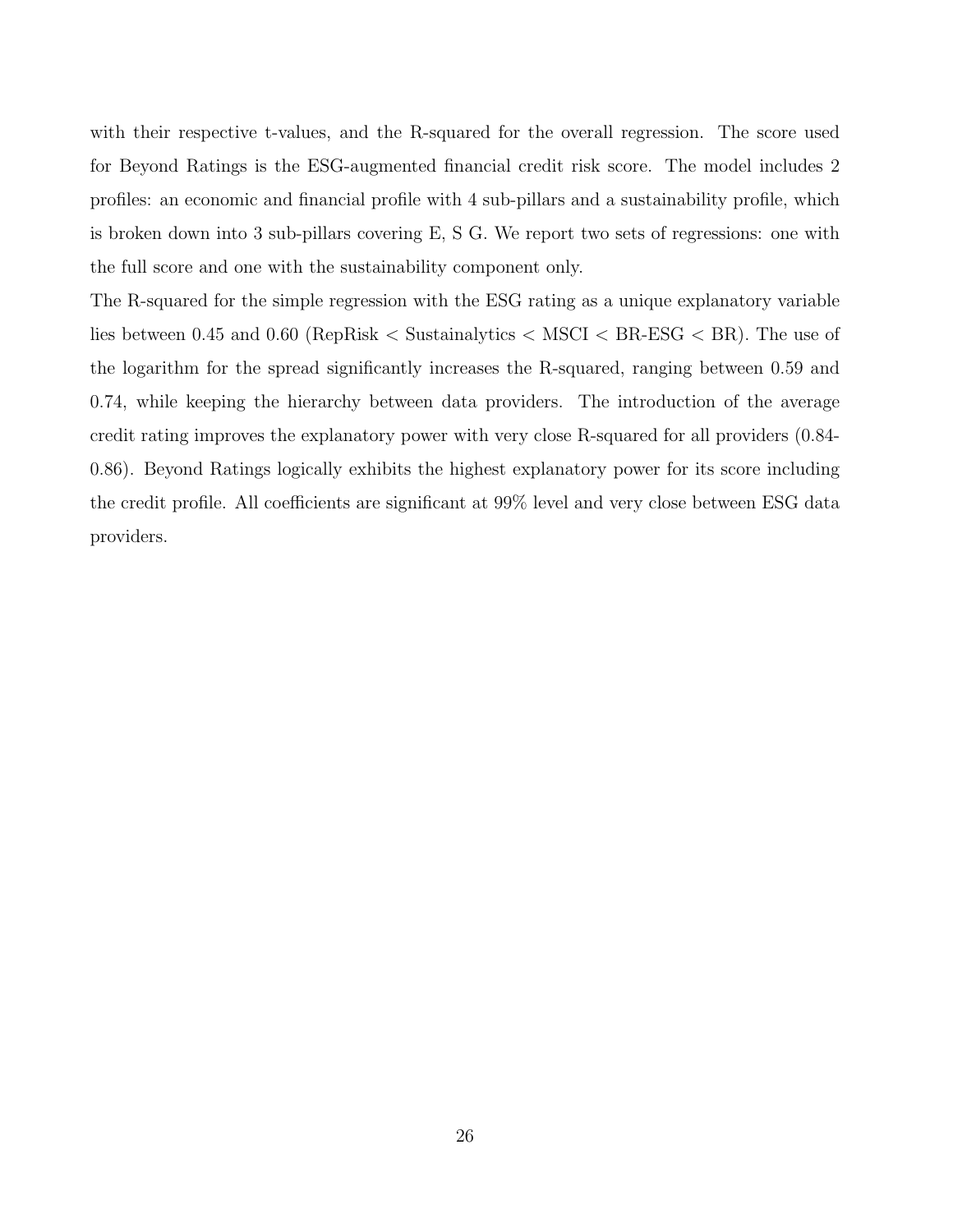| Model with ESG rat-   | Estimate | $\mathbf{R}^2$ | Pr(> t )  |       |
|-----------------------|----------|----------------|-----------|-------|
| ings for CDS5Y        |          |                |           |       |
| (Intercept)           | 145.4    | 0.52           | $< 2e-16$ | ***   |
| <b>MSCI</b>           | $-67.1$  |                | 8.2e-12   | ***   |
| (Intercept)           | 151.1    | 0.49           | $< 2e-16$ | $***$ |
| Sustainalytics        | $-74.4$  |                | 8.4e-11   | ***   |
| (Intercept)           | 141.8    | 0.60           | $< 2e-16$ | $***$ |
| <b>Beyond Ratings</b> | $-74.4$  |                | 3.1e-14   | ***   |
| (Intercept)           | 144.5    | 0.56           | $< 2e-16$ | ***   |
| $BR$ - $ESG$          | $-75.31$ |                | $6.6e-13$ | $***$ |
| (Intercept)           | 124.71   | 0.45           | $< 2e-16$ | ***   |
| RepRisk               | $-71.17$ |                | 8.8e-10   | ***   |
| Model with ESG rat-   | Estimate | $\mathbf{R}^2$ | Pr(> t )  |       |
| ings for $log(CDS5Y)$ |          |                |           |       |
| (Intercept)           | 4.77     | 0.66           |           | ***   |
|                       |          |                | $< 2e-16$ |       |
| <b>MSCI</b>           | $-0.81$  |                | $1.3e-16$ | ***   |
| (Intercept)           | 4.84     | 0.61           | $< 2e-16$ | ***   |
| Sustainalytics        | $-0.89$  |                | $1.3e-14$ | ***   |
| (Intercept)           | 4.72     | 0.74           | $< 2e-16$ | ***   |
| <b>Beyond Ratings</b> | $-0.89$  |                | $< 2e-16$ | ***   |
| (Intercept)           | 4.75     | 0.67           | $< 2e-16$ | ***   |
| $BR - ESG$            | $-0.89$  |                | $< 2e-16$ | ***   |
| (Intercept)           | 4.53     | 0.59           | $< 2e-16$ | $***$ |

Table 11: Results of the linear regressions for the 5-year CDS spread (CDS5Y), and its logarithm (log(CDS5Y)) for each ESG data provider.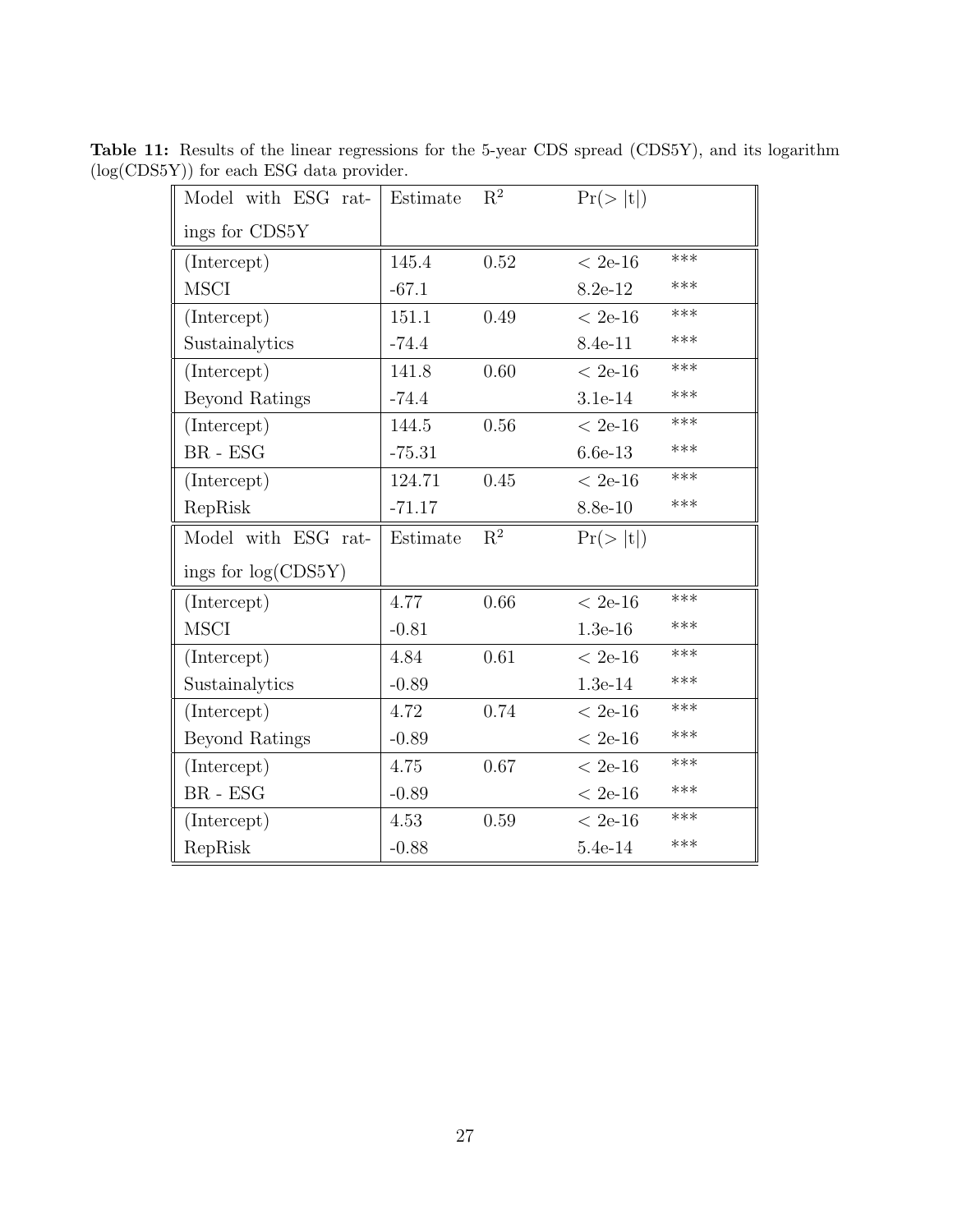| Model with ESG rat-   | Estimate | $\mathrm{R}^2$ | Pr(> t )   |       |
|-----------------------|----------|----------------|------------|-------|
| ings and CRA credit   |          |                |            |       |
| rating for logCDS5Y   |          |                |            |       |
| (Intercept)           | 4.83     | 0.85           | $~< 2e-16$ | ***   |
| Average Credit Rating | $-0.8$   |                | $3.6e-13$  | ***   |
| <b>MSCI</b>           | $-0.25$  |                | $1.9e-3$   | ***   |
| (Intercept)           | 4.83     | 0.84           | $< 2e-16$  | ***   |
| Average Credit Rating | $-0.89$  |                | $1.1e-13$  | ***   |
| Sustainalytics        | $-0.17$  |                | $8.2e-2$   | ***   |
| (Intercept)           | 4.8      | 0.86           | $< 2e-16$  | $***$ |
| Average Credit Rating | $-0.73$  |                | $6.3e-10$  | ***   |
| Beyond Ratings        | $-0.33$  |                | $6.9e-4$   | ***   |
| (Intercept)           | 4.83     | 0.86           | $< 2e-16$  | ***   |
| Average Credit Rating | $-0.78$  |                | $3.6e-13$  | ***   |
| $BR - ESG$            | $-0.3$   |                | $5.1e-4$   | ***   |
| (Intercept)           | 4.78     | 0.86           | $<$ 2e-16  | ***   |
| Average Credit Rating | $-0.82$  |                | $9.6 - 17$ | ***   |
| RepRisk               | $-0.3$   |                | $1.7e-4$   | ***   |
|                       |          |                |            |       |

Table 12: Results of the linear regressions for the logarithm of the 5-year CDS spread (log(CDS5Y)) including the credit rating as an explanatory variable for each ESG data provider.

While the results do not exclude a country income effect, we observe a similarity in explaining CDS spreads among scores from different providers. Moreover, ESG scores provide additional information on top of the credit rating. A possible extension would be to test the relationship for the subsequent years.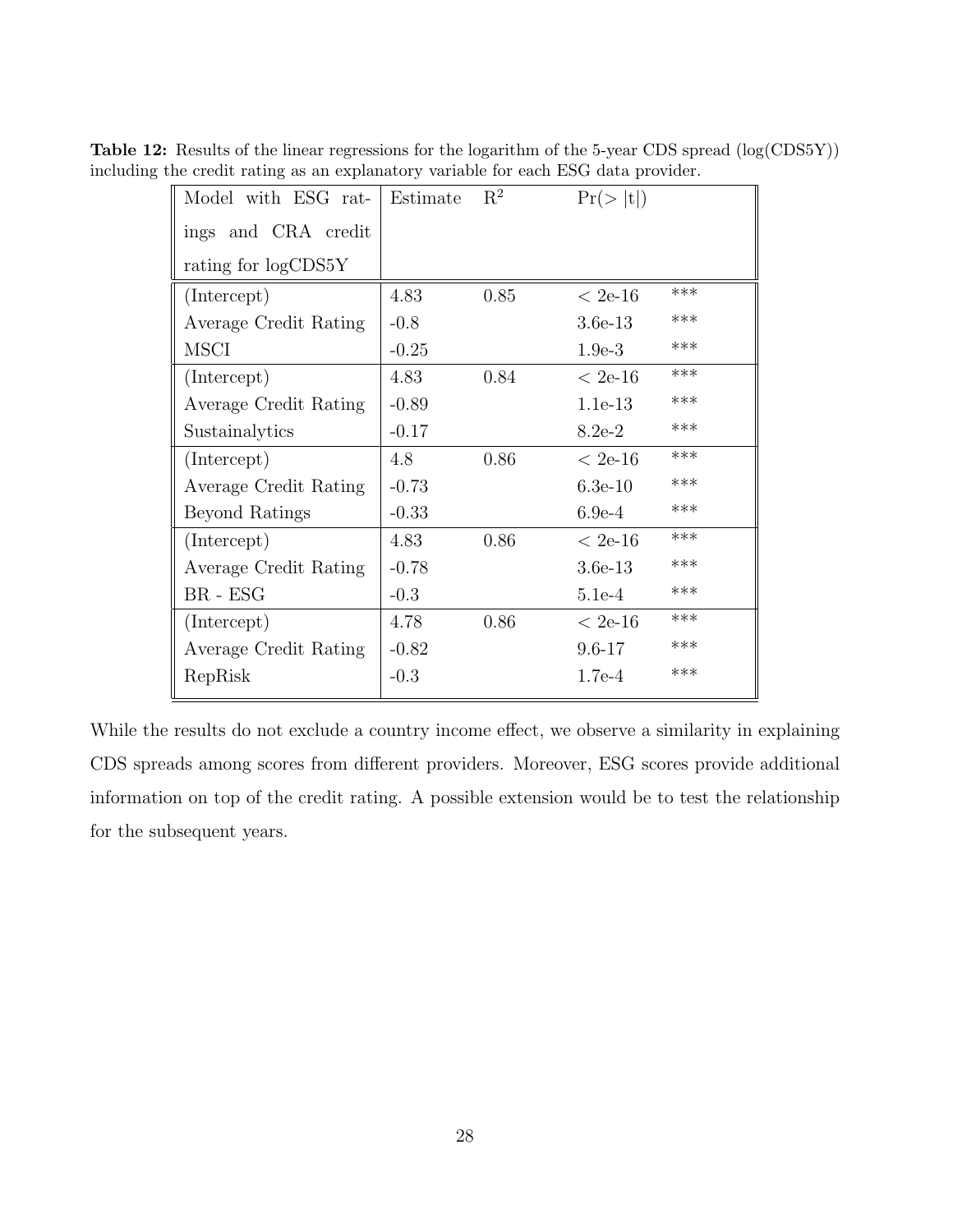#### A.2 ESG rating and Google Trends

This section reports the popularity of 'ESG' searches on Google since 2010 (Figure 6). A rapid increase is observed after 2017, that is consistent with the perceived interest in ESG integration both from risk and opportunity perspectives. Google trends information was extracted at a more granular level, looking for 'ESG data', 'ESG scoring', 'ESG integration' and 'ESG rating' searches. The latter seems to be the most popular together with 'ESG data' (Figure 8).



Figure 6: Evolution of the popularity of the term 'ESG' in Google searches since 2010.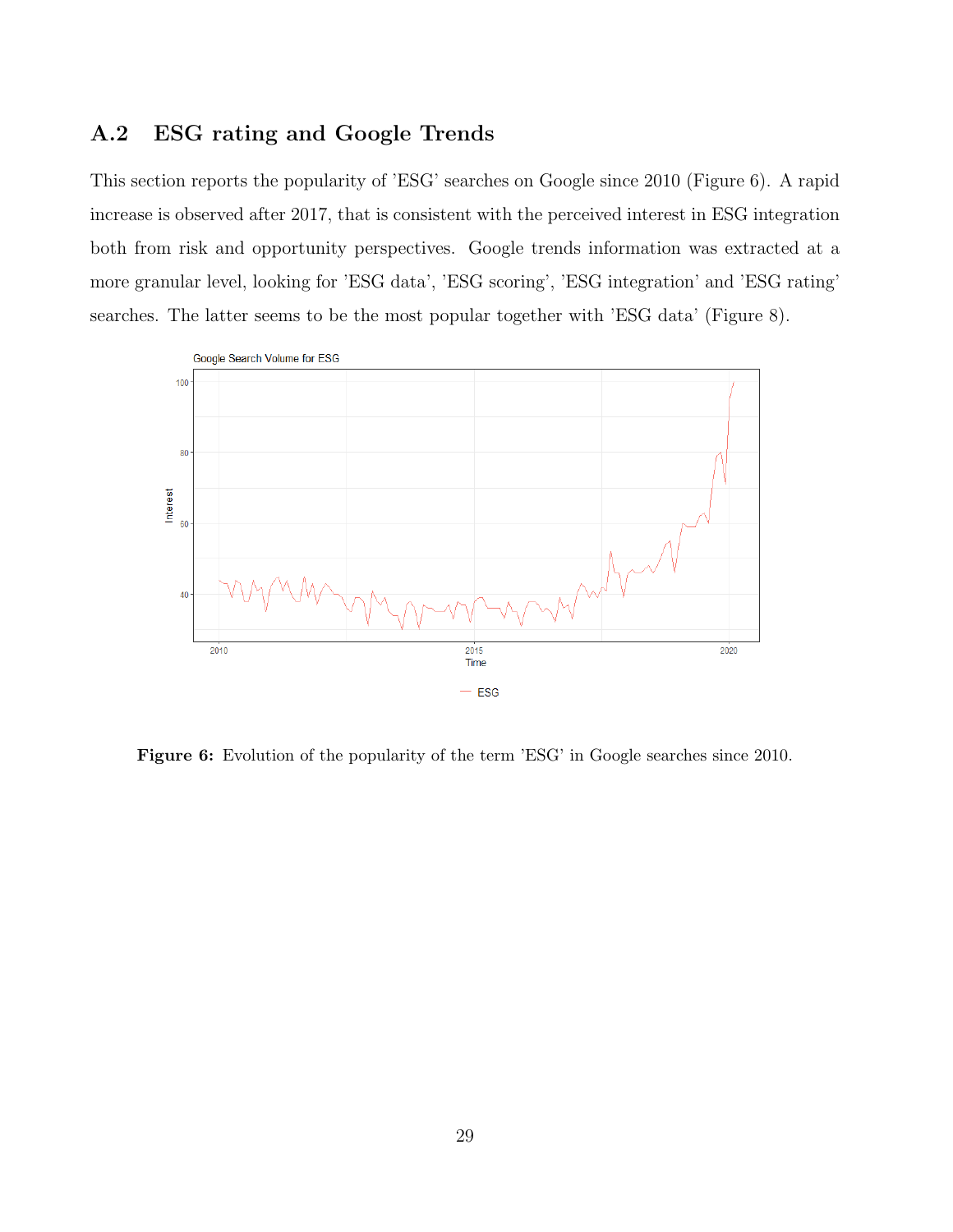

Figure 7: Comparison of several ESG related searches ('ESG data', 'ESG integration', 'ESG rating', 'ESG scoring') on Google since 2010.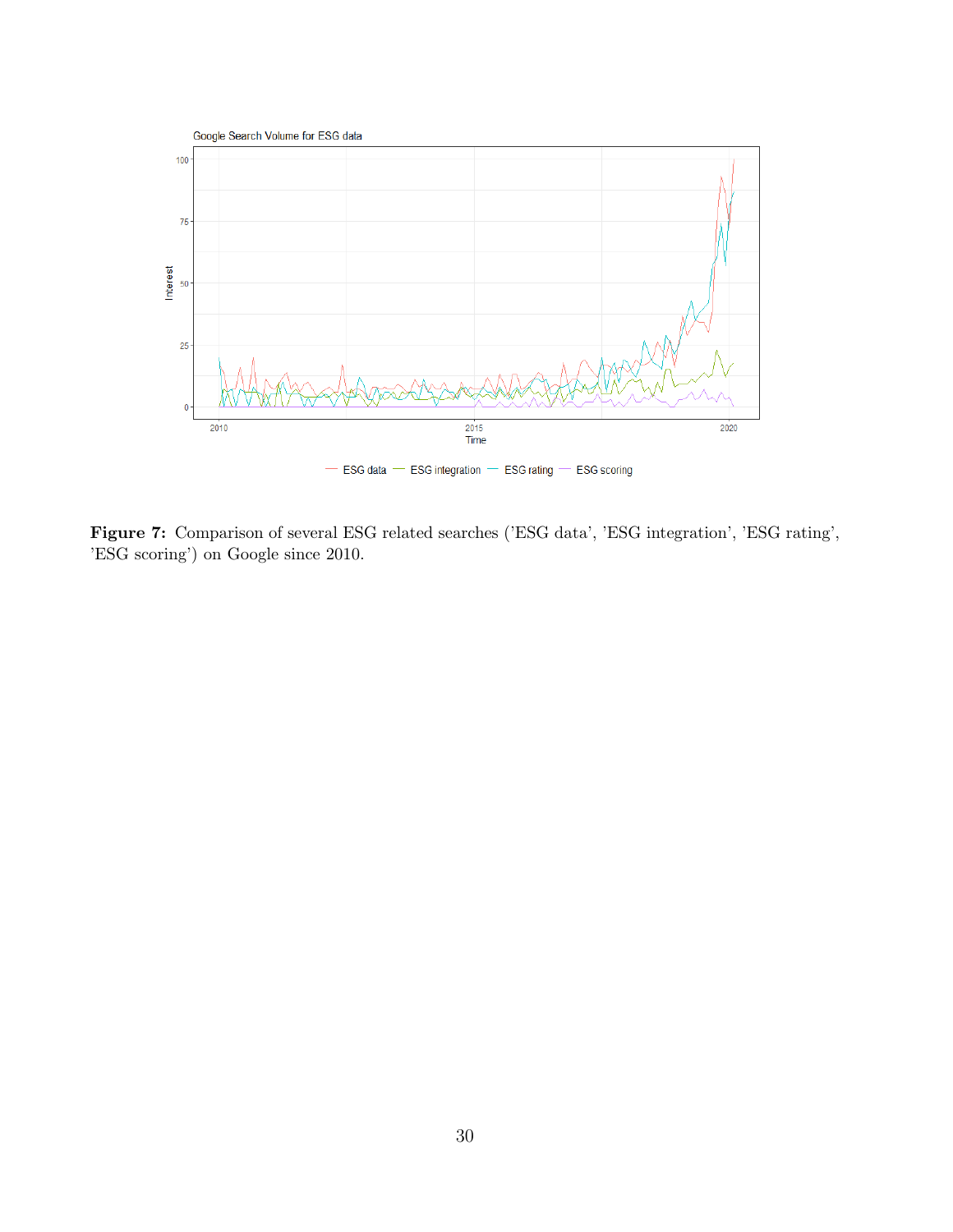#### A.3 Credit ratings

This appendix provides the difference in rating (number of notches) for the first countries rated by S&P and Moody's: Australia (1962), New-Zealand (1965), Canada (1968), Finland (1977), Norway (1978), and Denmark (1981). The United States and Austria are excluded as they have obtained the same AAA rating. Interestingly, these six countries are among the best quality issuers and have experienced discrepancies despite being supposedly less volatile.



Figure 8: Difference in rating (number of notches) by S&P and Moody's for Australia (1962), New-Zealand (1965), Canada (1968), Finland (1977), Norway (1978), and Denmark (1981).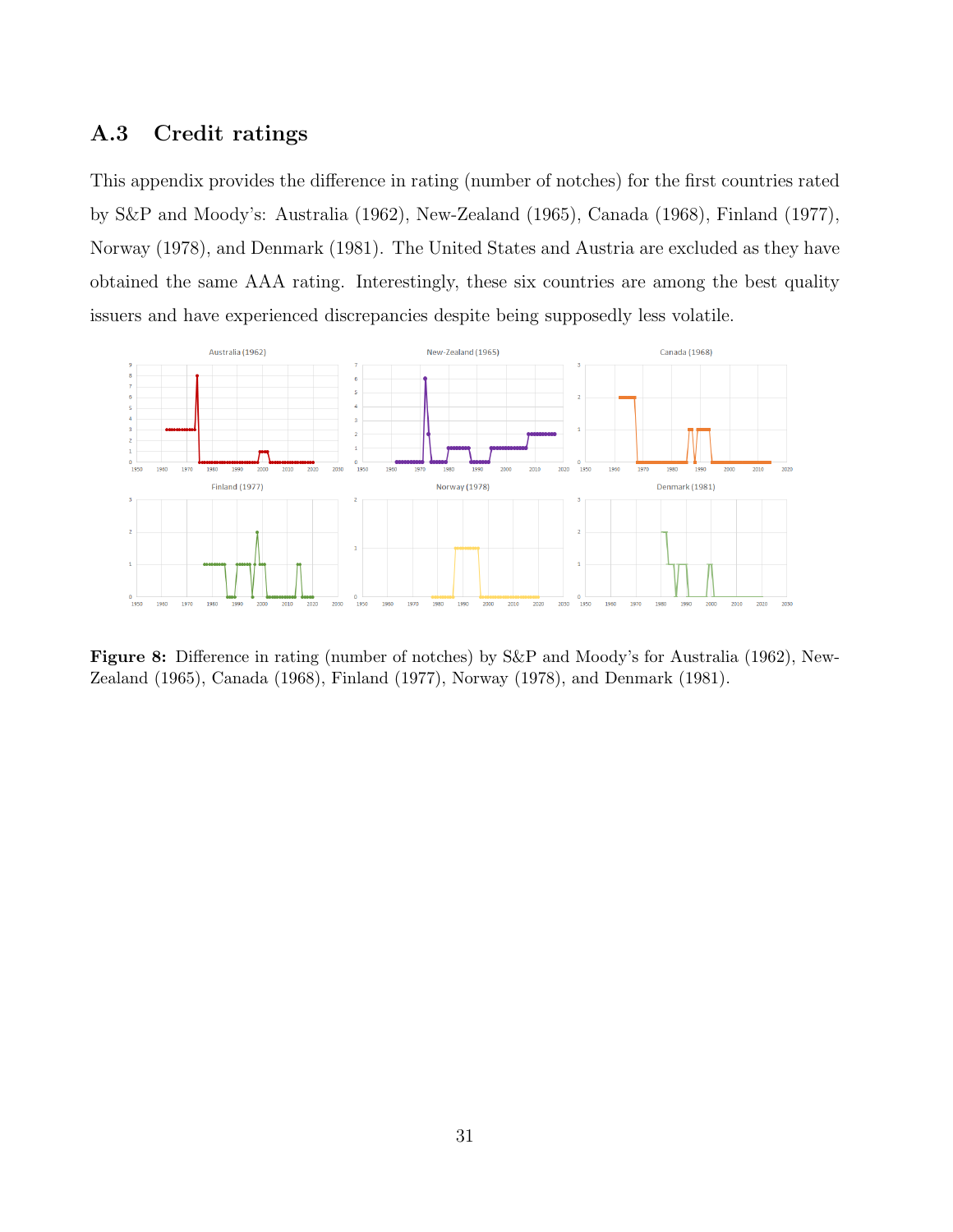### A.4 Questionnaire sent to ESG rating providers

- Data sourcing. Use of questionnaire or only public data? Do you send questionnaires to the issuer?
- Methodology. Is your scoring the result of a model only (quantitative approach) or is there a qualitative/analyst correction included as well?
- Risk exposure or impact. Risk exposure or efforts on SDG integrated?
- Absolute or relative scoring. Do you have geographic or economic peer comparisons? Are those peer groups standardized to be relatively comparable?
- Controversies. Are they included in the ESG score? If yes, how frequently updated?
- Weighting of E, S and G in ESG score. Are they fixed by peer group? Is the weight determined quantitatively or qualitatively?
- Weighting of indicators in each category (E, S or G). Same question as above.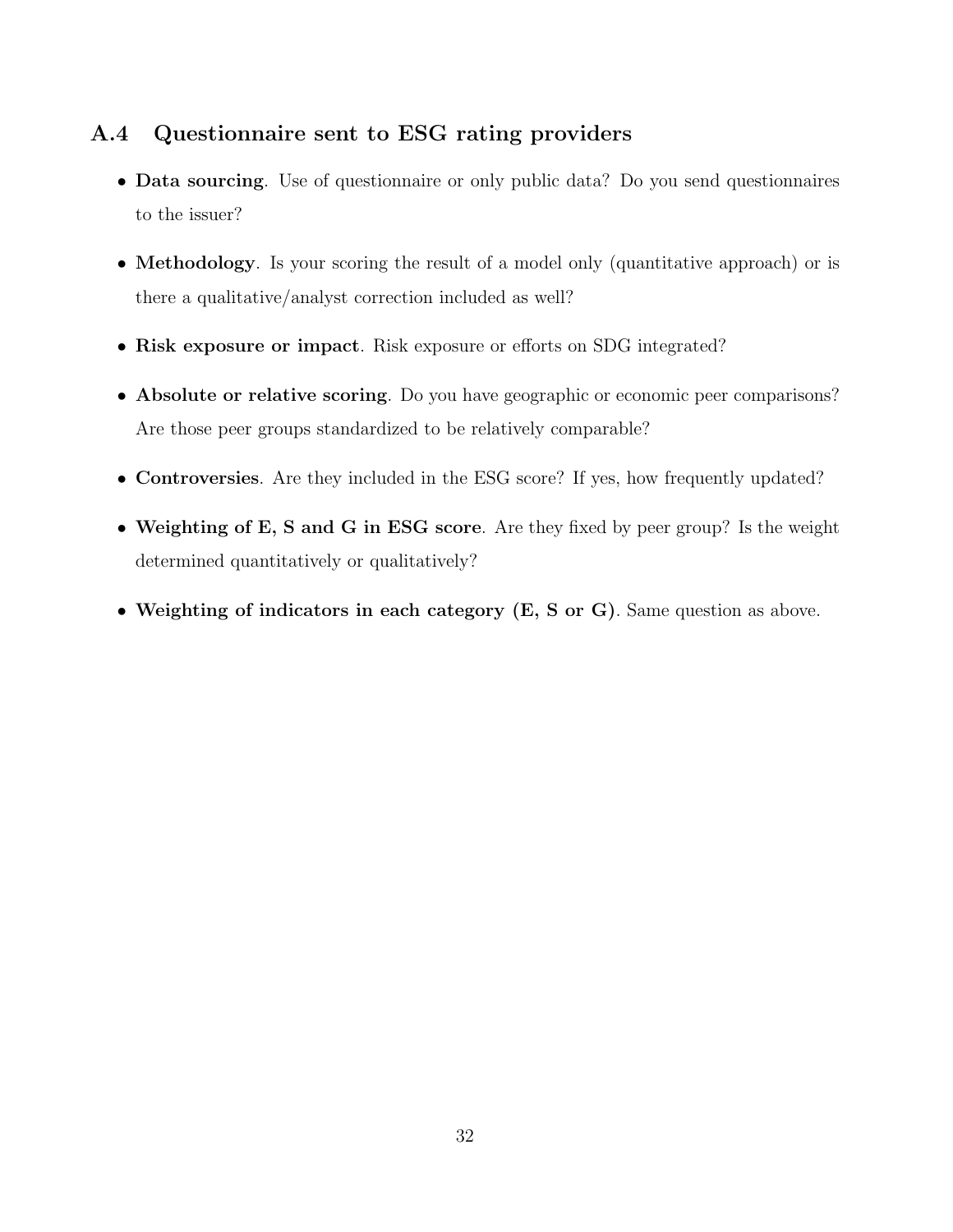| Environment | Natural resources                      | the availability and quality of biodiversity, water, air and soil; and land use (urban, agricultural and forests).                                   |
|-------------|----------------------------------------|------------------------------------------------------------------------------------------------------------------------------------------------------|
|             | Physical risks                         | the physical effects of climate change (such as weather volatility, sea-level rise) and natural disaster risks (volcanic eruptions and earthquakes). |
|             | Energy transition risk                 | regulatory factors and technological developments associated with the global energy transition to a less carbon-intensive global economy             |
|             | Energy security                        | the availability and management of (non)-renewable energy resources; and resource depletion.                                                         |
| Social      | Demographic change                     | population trends; age distribution; and rates of immigration                                                                                        |
|             | Education and human capital            | availability of and access to education; quality of educational attainment; and employment rights.                                                   |
|             |                                        | respect for human rights (including the right to life, the right to freedom of association and the right to health);                                 |
|             | Living standards and income inequality | measures of poverty and income inequality; gender inequality; unemployment rates; public sector wages;                                               |
|             |                                        | availability of and access to healthcare, personal safety and housing; food security and obesity                                                     |
|             |                                        | political freedom and representation; levels of trust in institutions and politicians; social inclusion and mobility;                                |
|             | Social cohesion                        | prevalence of civic organisations; degree of social order; and capacity of political institutions to respond to societal priorities.                 |
| Governance  | Institutional Strength                 | strength of institutional and regulatory frameworks; independence of institutions; quality and availability of public data;                          |
|             |                                        | prevalence of corruption; rule of law; ease of doing business; and business climate.                                                                 |
|             | Political stability                    | political rights and civil liberties; political upheaval and violence in society;                                                                    |
|             |                                        | freedom of expression; press freedom; and freedom of information and speech.                                                                         |
|             | Government effectiveness               | quality of bureaucracy and administration; policy planning and implementation capabilities;                                                          |
|             |                                        | and independence of the civil service from political interference                                                                                    |
|             | Regulatory effectiveness               | efficiency of regulatory systems and policy implementation;                                                                                          |
|             |                                        | predictability of policy making; ease of doing business; and business climate.                                                                       |
|             | Rule of law                            | property rights; institutional and regulatory framework; and independence of the judiciary                                                           |
|             | Corruption                             | accountability and transparency of institutions; money laundering/illicit financial flows                                                            |

Source: UNPRI (2019) Source: UNPRI (2019)

Corruption accountability and transparency of institutions; money laundering/illicit financial flows

A.5 UNPRI Taxonomy for Sovereign Debt

A.5 UNPRI Taxonomy for Sovereign Debt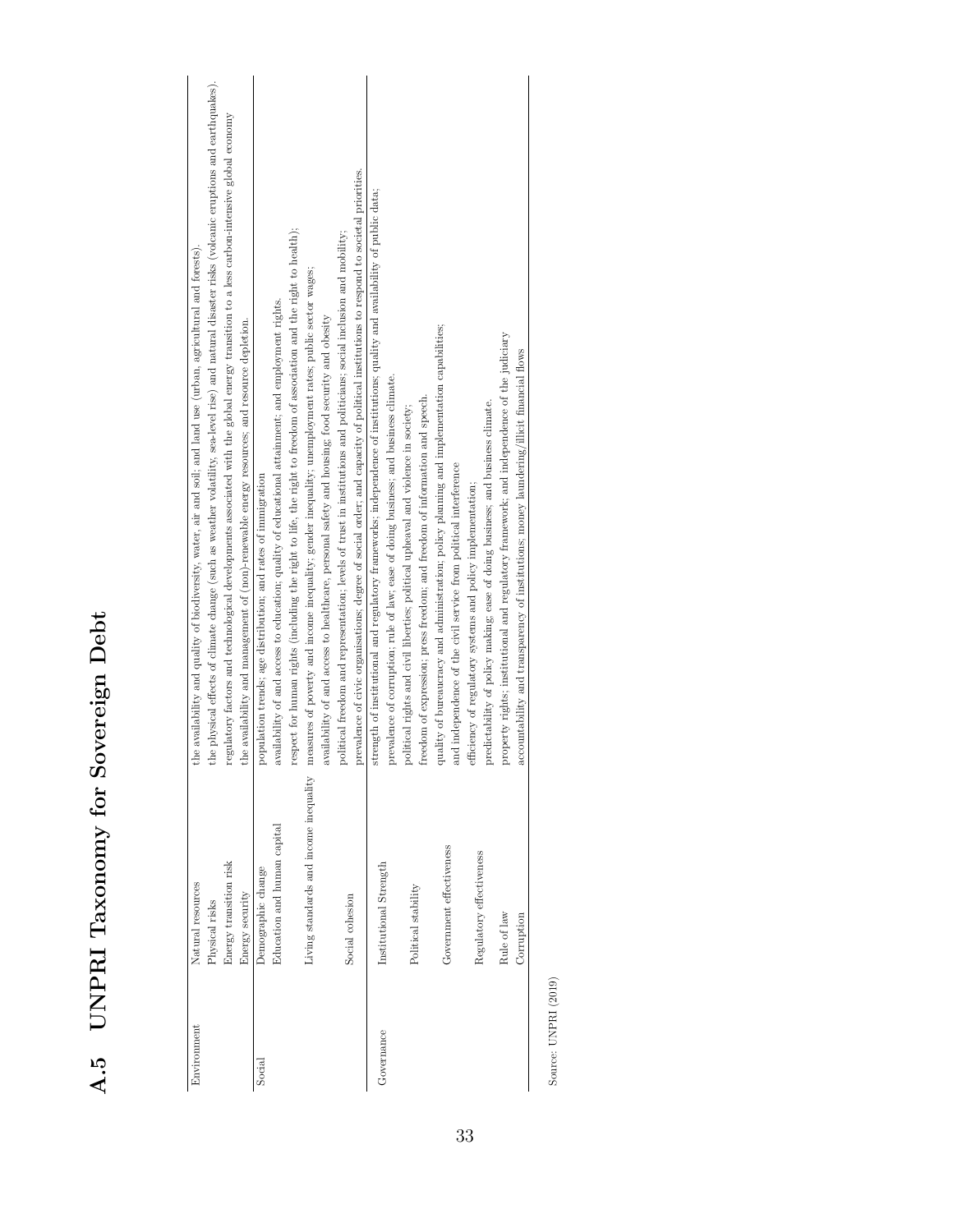#### A.6 World Bank Sovereign ESG Data

- Environment Pillar
	- Emissions & pollution
		- ∗ CO2 emissions (metric tons per capita)
		- ∗ GHG net emissions/removals by LUCF (Mt of CO2 equivalent)
		- ∗ Methane emissions (metric tons of CO2 equivalent per capita)
		- ∗ Nitrous oxide emissions (metric tons of CO2 equivalent per capita)
		- ∗ PM2.5 air pollution, mean annual exposure (micrograms per cubic meter)
	- Natural capital endowment and management
		- ∗ Adjusted savings: natural resources depletion (% of GNI)
		- ∗ Adjusted savings: net forest depletion (% of GNI)
		- ∗ Annual freshwater withdrawals, total (% of internal resources)
		- ∗ Forest area (% of land area)
		- ∗ Mammal species, threatened
		- ∗ Terrestrial and marine protected areas (% of total territorial area)
	- Energy use & security
		- ∗ Electricity production from coal sources (% of total)
		- ∗ Energy imports, net (% of energy use)
		- ∗ Energy intensity level of primary energy (MJ/\$2011 PPP GDP)
		- ∗ Energy use (kg of oil equivalent per capita)
		- ∗ Fossil fuel energy consumption (% of total)
		- ∗ Renewable electricity output (% of total electricity output)
		- ∗ Renewable energy consumption (% of total final energy consumption)
	- Environment/climate risk & resilience
		- ∗ Cooling Degree Days (projected change in number of degree Celsius)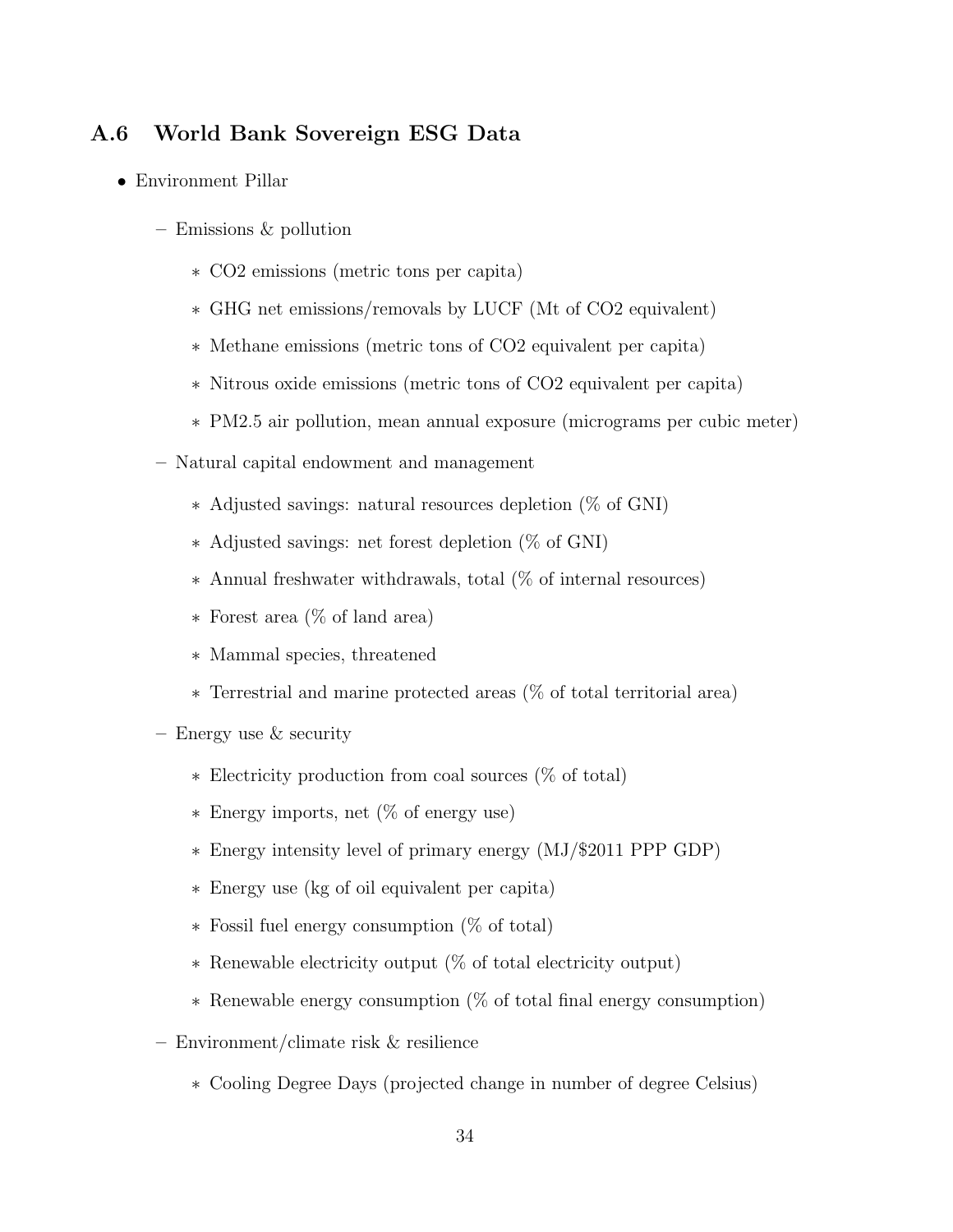- ∗ Droughts, floods, extreme temperatures (% of population, average 1990-2009)
- ∗ Heat Index 35 (projected change in days)
- ∗ Maximum 5-day Rainfall, 25-year Return Level (projected change in mm)
- ∗ Mean Drought Index (projected change, unitless)
- ∗ Population density (people per sq. km of land area)
- Food Security
	- ∗ Agricultural land (% of land area)
	- ∗ Agriculture, value added (% of GDP)
	- ∗ Food production index (2004-2006 = 100)
- Social Pillar
	- Education & skills
		- ∗ Government expenditure on education, total (% of government expenditure)
		- ∗ Literacy rate, adult total (% of people ages 15 and above)
		- ∗ School enrollment, primary (% gross)
	- Employment
		- ∗ Children in employment, total (% of children ages 7-14)
		- ∗ Labor force participation rate, total (% of total population ages 15-64) (modeled ILO estimate)
		- ∗ Unemployment, total (% of total labor force) (modeled ILO estimate)
	- Demography
		- ∗ Fertility rate, total (births per woman)
		- ∗ Life expectancy at birth, total (years)
		- ∗ Population ages 65 and above (% of total population)
	- Poverty & Inequality
		- ∗ Annualized average growth rate in per capita real survey mean consumption or income, total population  $(\%)$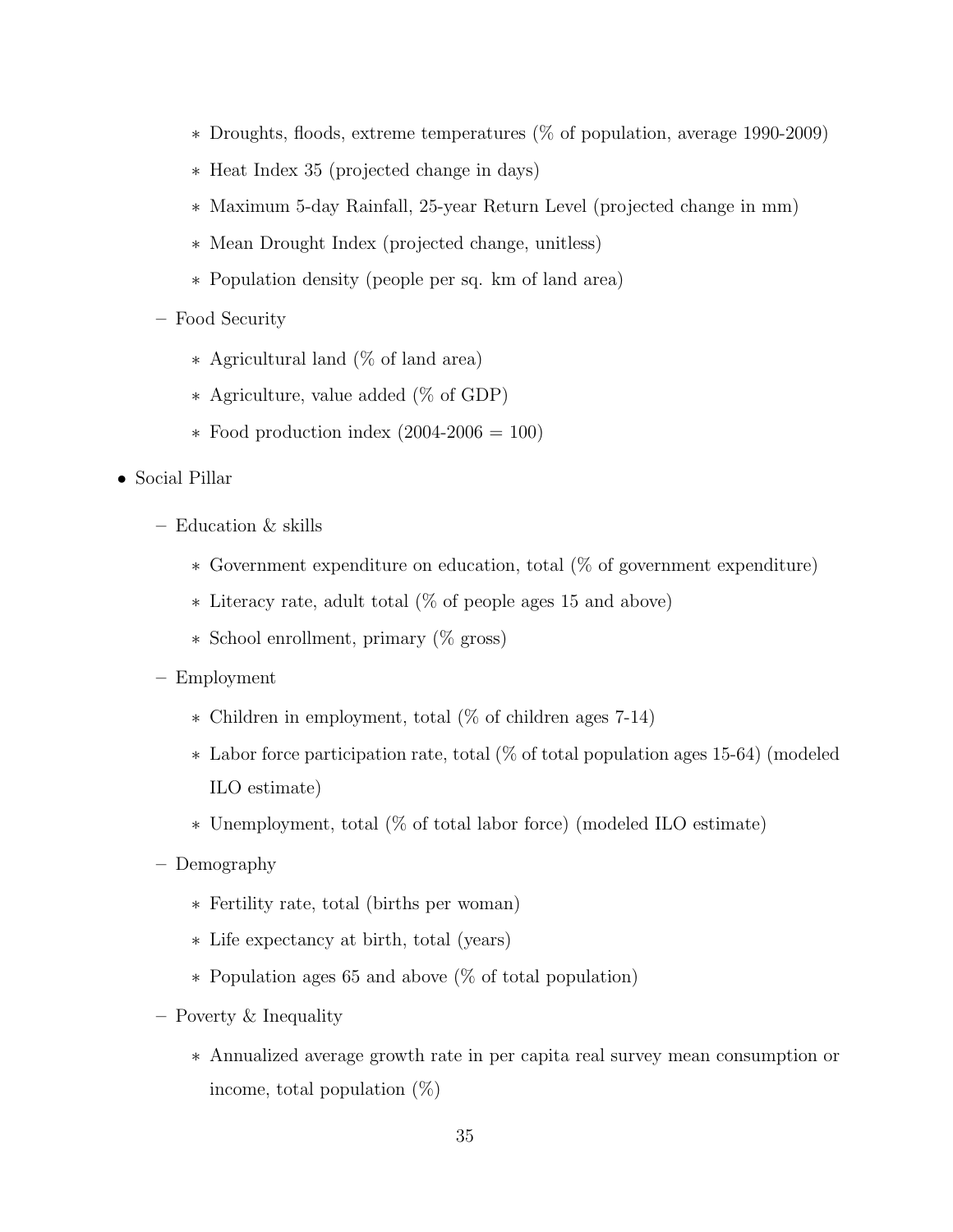- ∗ GINI index (World Bank estimate)
- ∗ Income share held by lowest 20%
- ∗ Poverty headcount ratio at national poverty lines (% of population)
- Health & Nutrition
	- ∗ Cause of death, by communicable diseases and maternal, prenatal and nutrition conditions (% of total)
	- ∗ Hospital beds (per 1,000 people)
	- ∗ Mortality rate, under-5 (per 1,000 live births)
	- ∗ Prevalence of overweight (% of adults)
	- ∗ Prevalence of undernourishment (% of population)
- Access to Services
	- ∗ Access to clean fuels and technologies for cooking (% of population)
	- ∗ Access to electricity (% of population)
	- ∗ People using safely managed drinking water services (% of population)
	- ∗ People using safely managed sanitation services (% of population)
- Governance Pillar
	- Human Rights
		- ∗ Strength of legal rights index (0=weak to 12=strong)
		- ∗ Voice and Accountability: Estimate
	- Government Effectiveness
		- ∗ Government Effectiveness: Estimate
		- ∗ Regulatory Quality: Estimate
	- Stability & Rule of Law
		- ∗ Control of Corruption: Estimate
		- ∗ Net migration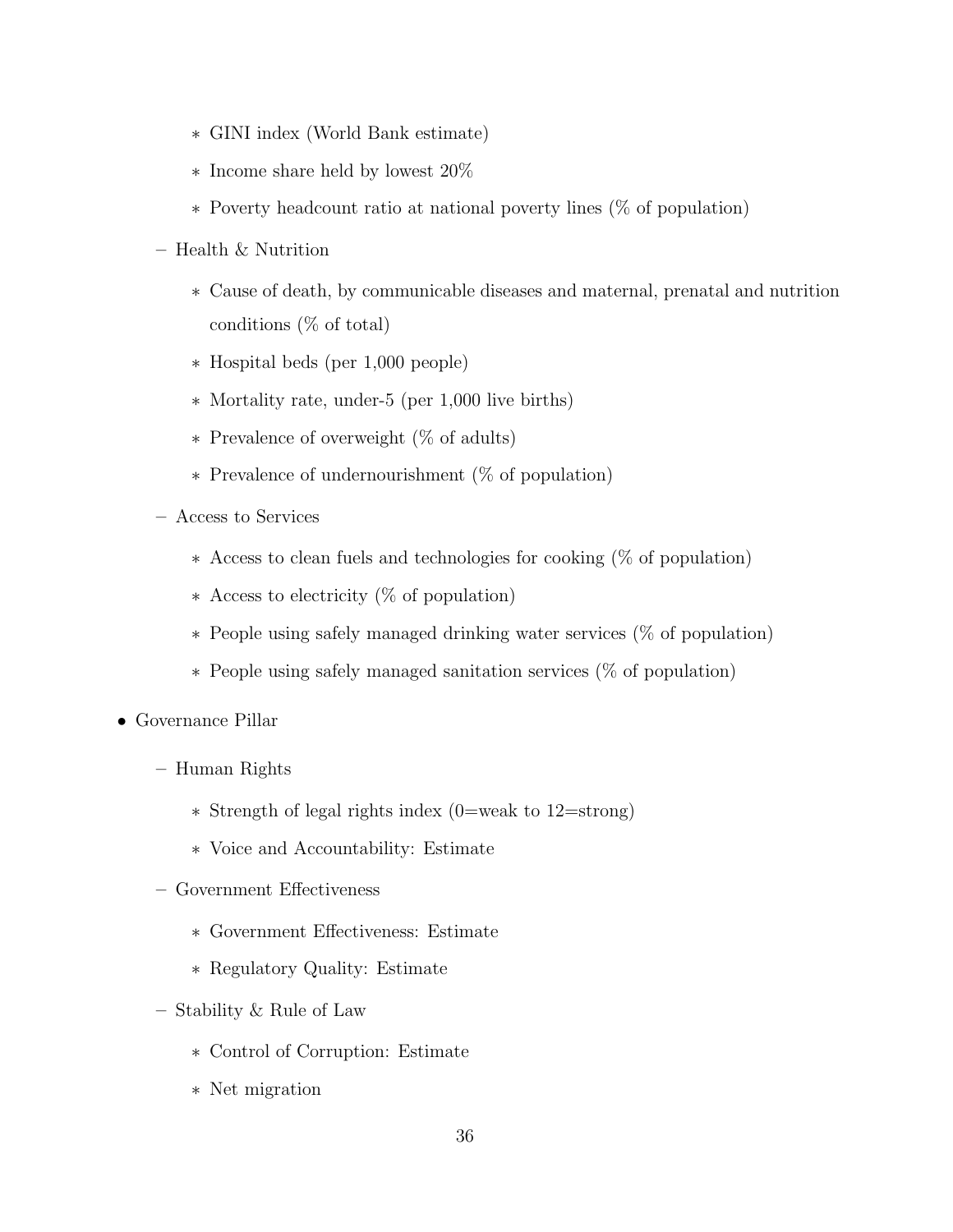- ∗ Political Stability and Absence of Violence/Terrorism: Estimate
- ∗ Rule of Law: Estimate
- Economic Environment
	- ∗ Ease of doing business index (1=most business-friendly regulations)
	- ∗ GDP growth (annual %)
	- ∗ Individuals using the Internet (% of population)
- Gender
	- ∗ Proportion of seats held by women in national parliaments (%)
	- ∗ Ratio of female to male labor force participation rate (%) (modeled ILO estimate)
	- ∗ School enrollment, primary and secondary (gross), gender parity index (GPI)
	- ∗ Unmet need for contraception (% of married women ages 15-49)
- Innovation
	- ∗ Patent applications, residents
	- ∗ Research and development expenditure (% of GDP)
	- ∗ Scientific and technical journal articles.